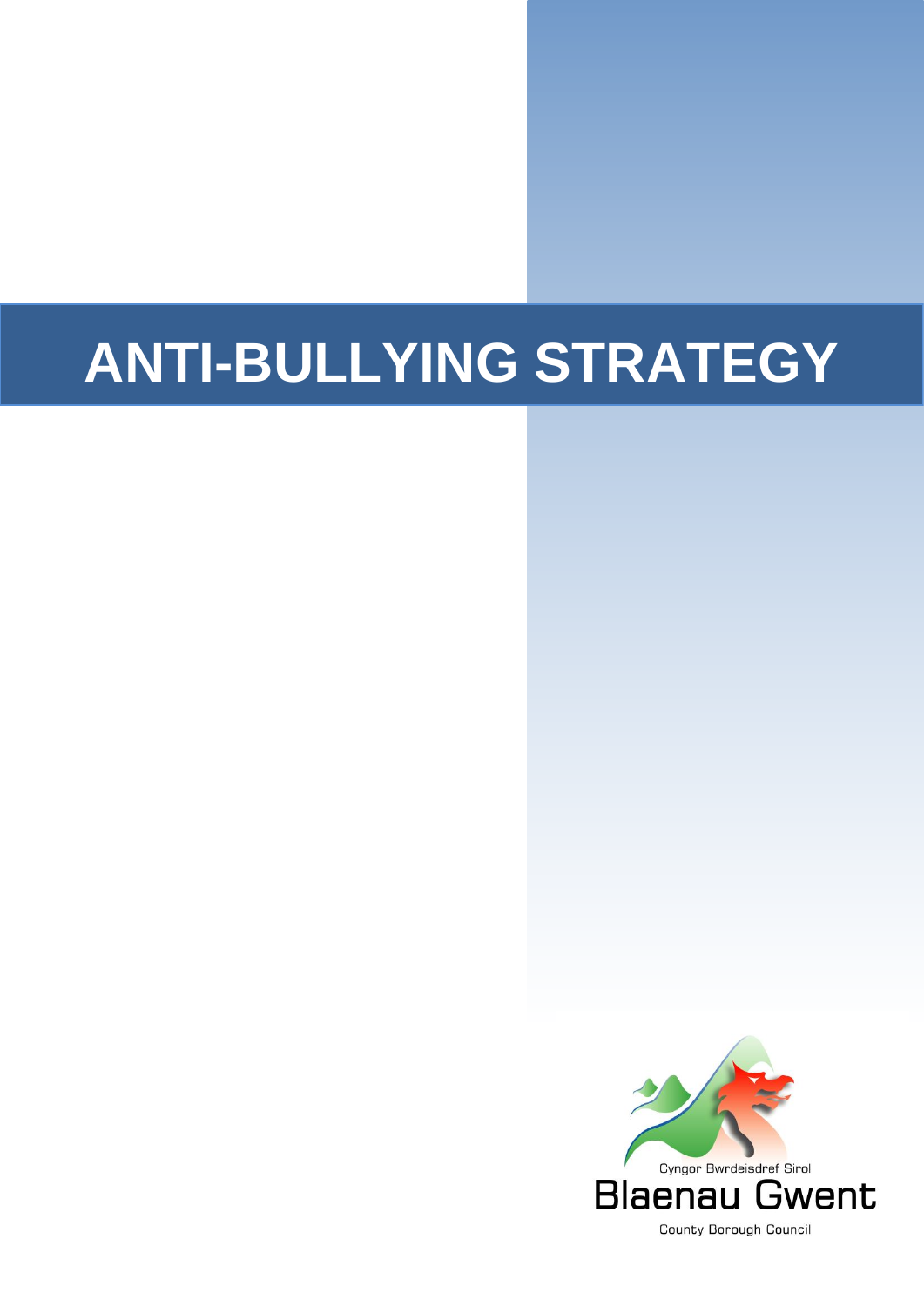# **Anti-Bullying Strategy**

#### **Contents**

| Introduction                                                         | 1              |
|----------------------------------------------------------------------|----------------|
| Aim                                                                  | 3              |
| <b>Definition</b>                                                    | 3              |
| <b>Strategic Objectives</b>                                          | 5              |
| <b>Core Strands</b>                                                  | 6              |
| <b>Policy and Practice</b>                                           | 6              |
| <b>Awareness and Communication</b>                                   | $\overline{7}$ |
| Evidence-based Initiatives                                           | 8              |
| <b>Involving Children and Young People</b>                           | 9              |
| <b>Positive Partnerships</b>                                         | 10             |
| Monitoring                                                           | 11             |
| Key Recommendations: A Shared Approach                               | 13             |
| Appendices                                                           | 14             |
| A - Bullying Audit                                                   | 15             |
| <b>B</b> - Links                                                     | 18             |
| C - Policy guidelines, Sample Charter and<br><b>Recording Sheets</b> | 19             |
| D - Resources and Contacts                                           | 24             |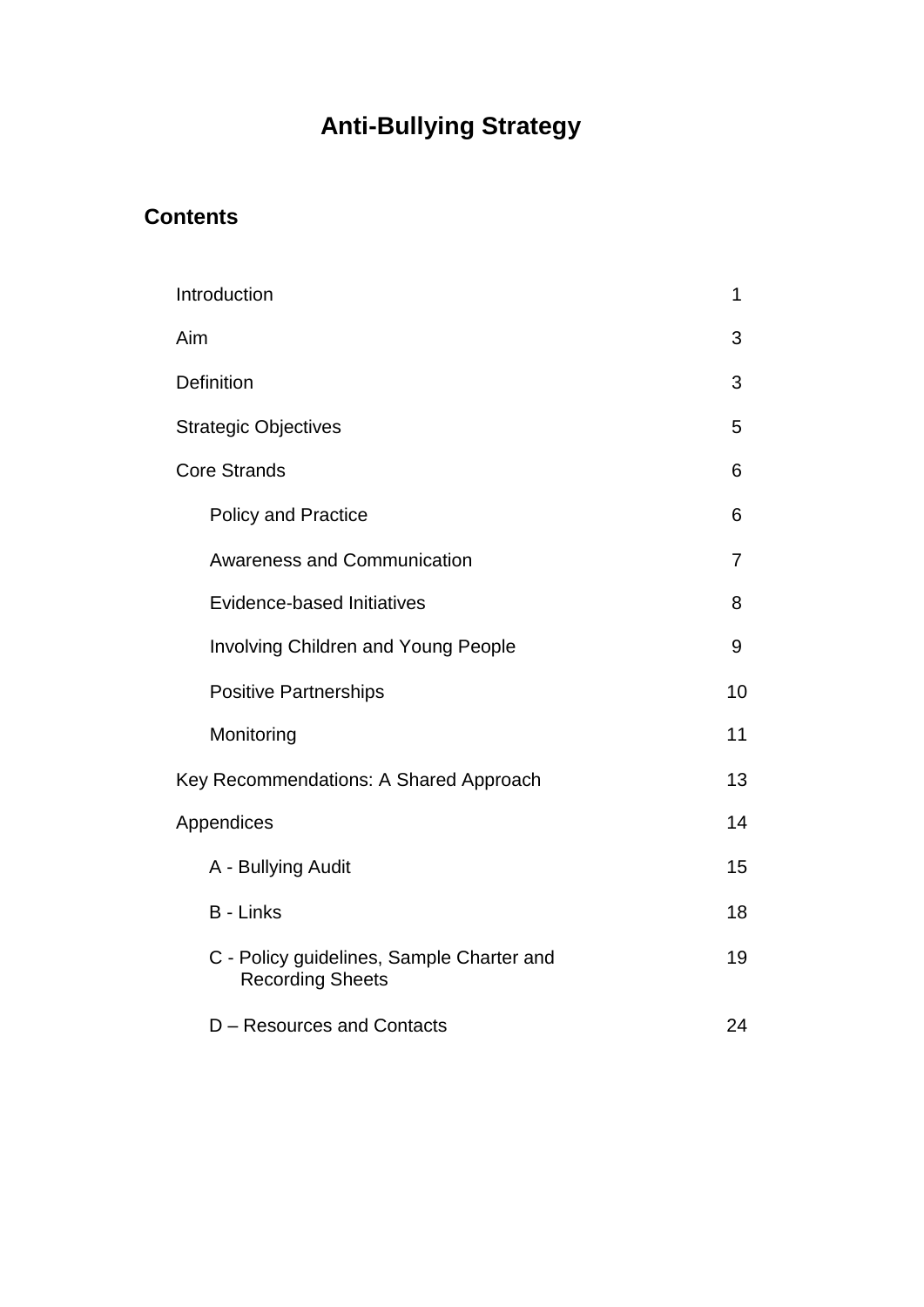#### **Introduction**

Blaenau Gwent County Borough Council and its partner agencies take bullying among children and young people very seriously. Almost half (46%) of children and young people say they have been bullied at school at some point in their lives. 38% of disabled children worried about being bullied. 18% of children and young people who worried about bullying said they would not talk to their parents about it (*National report - Department for Children, Schools and Families*)*.*

Locally, our children and young people have also spoken of their concern of bullying and the need for further action (Appendix A). This multi-agency strategy details the commitments made in responding to this, and lays down the key objectives to be achieved. We must not underestimate the impact bullying has on the emotional, academic, social and personal wellbeing of children and young people. Bullying causes great distress which can continue right through adulthood and, at worst, bullying can lead to suicide.

This strategy recognises the complex nature of bullying behaviour and the importance of early identification and intervention. Traditional 'bully/victim' stereotypes need to be challenged, and a more in-depth understanding and awareness needs to be fostered. We need to establish a 'culture of telling' across settings, where children and young people, parents and professionals alike feel confident in dealing with bullying, and have confidence that appropriate action will be taken if instances are reported. Although we cannot entirely control the environment children and young people grow up in, we can discourage them from engaging in bullying behaviour.

To establish a consistent approach to tackling bullying between children and young people across the borough, a project group has developed this strategy. There are often deep-rooted triggers to bullying behaviour, and a multi-faceted approach is required in response. Prevention of, and reaction to, bullying should be addressed in equal measure and guidance and training need to be provided. Specific support will be required to protect the most vulnerable children and young people (e.g. those in care of Social Services, those who are young carers, those who have additional needs and/or disabilities, and those who suffer racial and homophobic bullying in particular), and communication between agencies will be essential if we are to identify and reduce persistent patterns of bullying behaviour.

Efforts to reduce bullying map directly onto four of the seven Core Aims of the Welsh Assembly Government (WAG) Rights to Action (2004). Every child and young person should: enjoy education, training and learning opportunities that are free from the personal threat of bullying (Core Aim 2); experience the best possible mental, social and emotional health, which is free from abuse,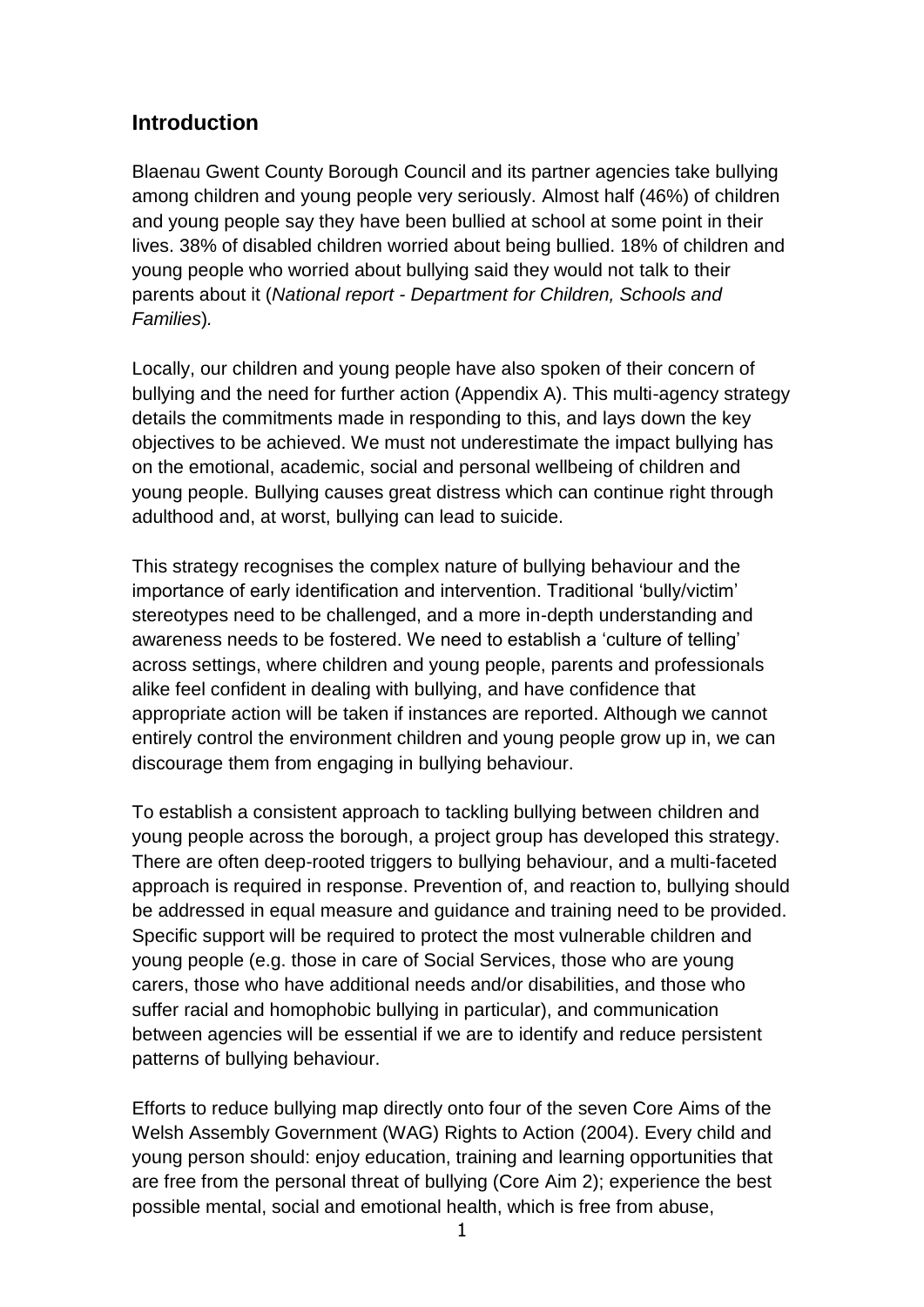victimisation and exploitation (Core Aim 3); be listened to, treated with respect and have their race and cultural identity recognised (Core Aim 5) and; have a safe home and community which supports emotional wellbeing (Core Aim 6).

By bringing together work from various teams in Blaenau Gwent County Borough Council with that of partner agencies, this strategy provides a coordinated approach to tackling bullying. A borough-wide definition of bullying is provided, along with six core strands of work. A number of strategic objectives are outlined and a shared approach to tackling bullying is summarised. Guidance produced by the Welsh Government on how to develop an anti-bullying policy can be found in Appendix C, along with a sample antibullying participation charter and newly developed recording protocol. Information on where to find resources and contacts can be found in Appendix D.

Genuine commitment to the strategy is required from all headteachers, school staff, governors and centre leaders. Anti-bullying needs to take a high priority, and each institution is responsible for developing a model of good practice. The Council will work with all relevant settings to monitor, support and challenge where appropriate. Ultimately, we all have a role to play in ensuring communities flourish where children and young people are free from bullying.

#### **What Children, Young People, Parents and Professionals Think**

*'It isn't big to make others feel small'*  Primary school pupil.

*'Bullying is cruel not cool'* Secondary school pupil.

*'We found that listening to what our daughter wanted and needed was the right thing to do'* Parent.

*'Bullying is not an easy issue to approach, especially if you suspect the child you're looking after is doing the bullying'* Foster Carer.

*'Schools should create a whole school ethos where bullying is unacceptable in a safe, inclusive climate.'* Teacher.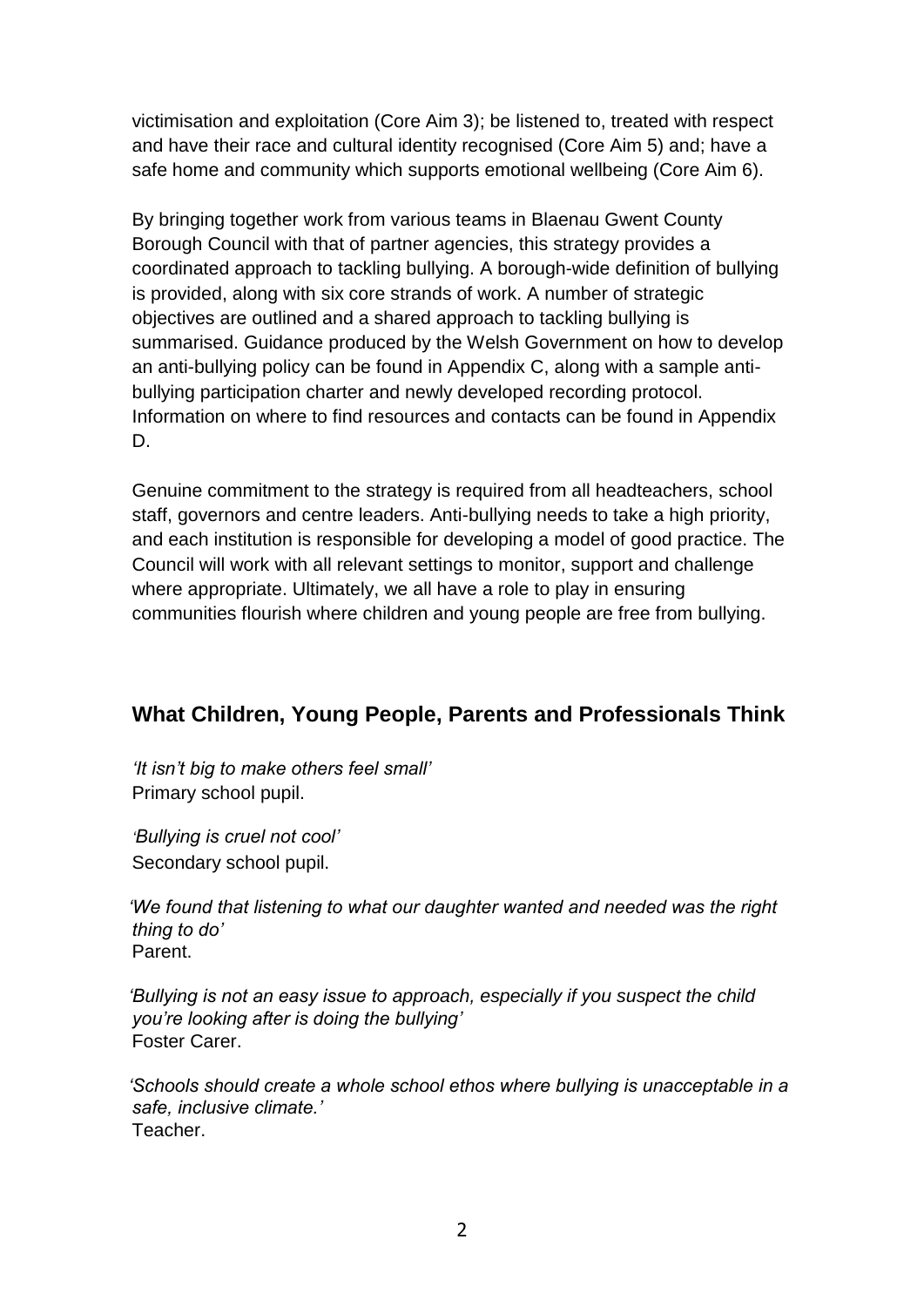**Aim**

The aim of this strategy is to establish a coordinated, consistent approach to tackling bullying in all Blaenau Gwent schools, youth and community settings. The Council and all partner agencies need to work together from a shared understanding to develop evidence-based methods for significantly reducing instances of bullying between children and young people.

The following key stakeholders have signed up and committed to the above aim of this anti-bullying strategy:

Education Welfare Service Service Improvement and Performance Team Communities First Healthy Schools Officer Inclusion Team Children and Young People's Participation Officer Youth Service Corporate Equalities Officer GAVO Schools Liaison Police Officers

#### **Definition**

Although bullying is a subjective experience, and thus hard to define, it is important that we develop a shared understanding of what bullying is and how it differs from other forms of misbehaviour. All agencies are invited to adopt the Blaenau Gwent definition of bullying, developed by children, young people and adults in the borough:

*"Bullying is behaviour by an individual or a group, usually repeated, that intentionally hurts another individual either emotionally or physically".*

Bullying can happen anywhere: at school, travelling to and from school, in [sporting](http://www.bullying.co.uk/general-advice/advice-about-bullying-in-sports-clubs/) teams, between neighbours or in the [workplace.](http://www.bullying.co.uk/bullying-at-work/workplace-bullying/)

Bullying generally takes one of four forms:

| Verbal    | Physical |
|-----------|----------|
| Emotional | Indirect |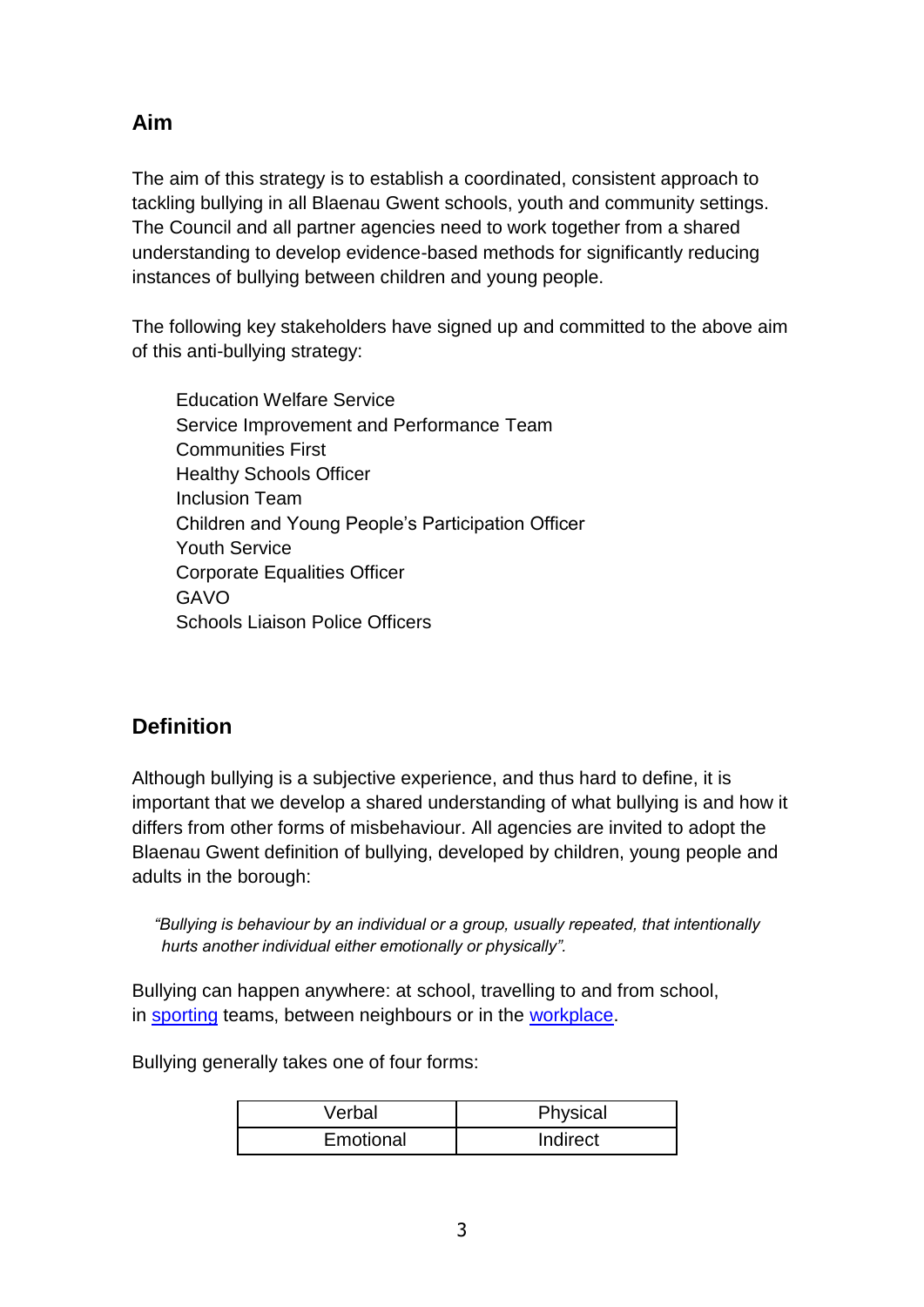Although not an exhaustive list, common examples of bullying include:

| Racial bullying       | Homophobic bullying     |
|-----------------------|-------------------------|
| Cyber bullying        | Sexual bullying         |
| Teasing               | Name calling            |
| <b>Making threats</b> | <b>Physical assault</b> |

Bullying can also be based on disability, ability, gender, appearance or circumstance.

It is important that when dealing with alleged incidents of bullying, individual perspectives are taken into account. If a child, young person or adult states that bullying is happening, action must be taken to determine why this allegation has been made. There will be occasions when children and young people physically or emotionally hurt others without meaning to do so, and it is important that appropriate support is provided to both parties, but the behaviour need not be labelled as bullying. It is also important to be mindful that extreme instances of bullying that include harassment could be treated as a criminal offence. All bullying is based on difference to some degree (perceived or actual), and the WG document 'Respecting Others' provides information for tackling all forms of bullying.

**Cyber bullying** - much work needs to be undertaken with children and young people to further our understanding of this issue and develop methods for tackling it. Sending threatening text messages or emails is a criminal offence and police have the power to search computers and mobile phones for evidence. The latest guidance on tackling cyber bullying can be found atwww.bullying.co.uk, and (i*nsert organisation*) offer workshops and training programmes on a variety of internet and mobile technology topics, including cyber bullying (see Appendix E).

**Homophobic bullying** is based on actual or perceived sexual orientation, and when tackling this issue we should also be mindful of transgender bullying, that is, bullying based on socially non-normative gender identity. Recent research has shown that of 300 secondary schools in England and Wales surveyed, 82% of teachers were aware of verbal incidents, yet only 6% of schools referred to this type of bullying in their anti-bullying policy. We need to improve upon staff and parental knowledge and attitude in this area: EACH (Educational Action Challenging Homophobia), Stonewall Cymru and <http://www.lgbtcymruhelpline.org.uk/> The Lesbian Gay Bisexual Transgender help line provide support to young people (help line) and training for professionals, (see Appendix D)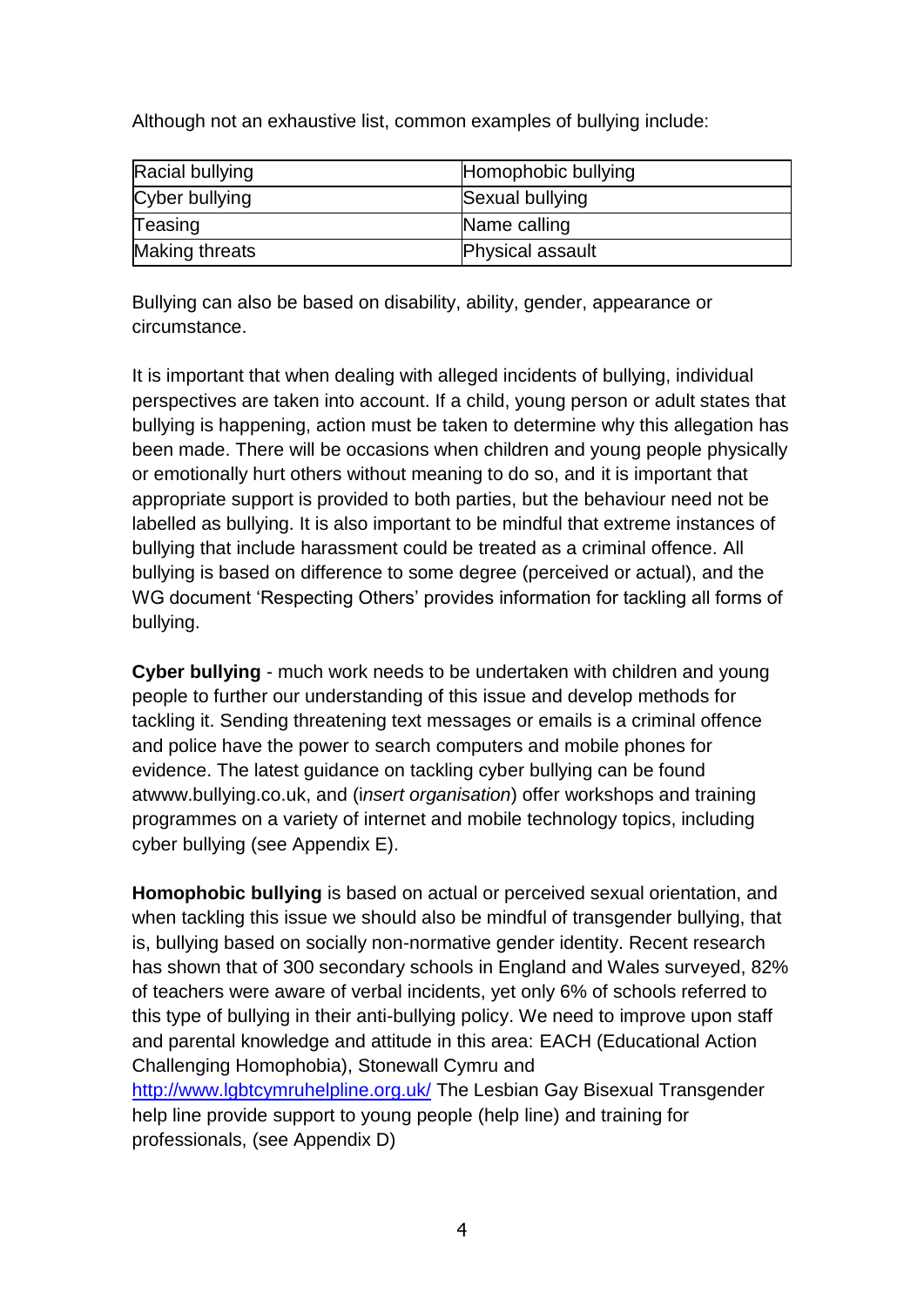**Racial bullying** can be motivated by race, skin colour, nationality, accent, cultural identity and/or religion, and we need to work closely with partner agencies to challenge such stereotyping, discrimination and prejudice. Gwent Ethnic Minority Support Service and Valrec can provide advice and guidance on the Equality Act 2010, and how to deal with racist incidents and develop understanding of diversity (see Appendix D).

**Bullying of children and young people with disabilities or additional needs**  requires careful consideration, because some of these young people may have social or communicative difficulties reporting it. We need to support all vulnerable groups, and Social Services have a particular role to play here.

Organisations such as Mencap, the National Youth Advocacy Service and Special Needs Advocacy Project may be able to offer additional advice (see Appendix D), and we need to also tackle bullying of the more able and talented.

#### **Strategic Objectives**

There are a number of strategic objectives that need to be met if we are to build upon the anti-bullying work conducted in Blaenau Gwent. The project group will report to the Education Directorate Senior Leadership Team and the Council on progress made in achieving these objectives, in particular:

- All partner agencies have effective anti-bullying policies and recording procedures in place.
- Training is provided to all partners.
- Collation and analysis of bullying incident information from partner agencies.
- Sharing of information between partners.
- Revise strategy according to needs analysis.

In conjunction with working towards these strategic objectives, it is vital that all agencies regularly reflect on their own anti-bullying work and consider how improvements could be made.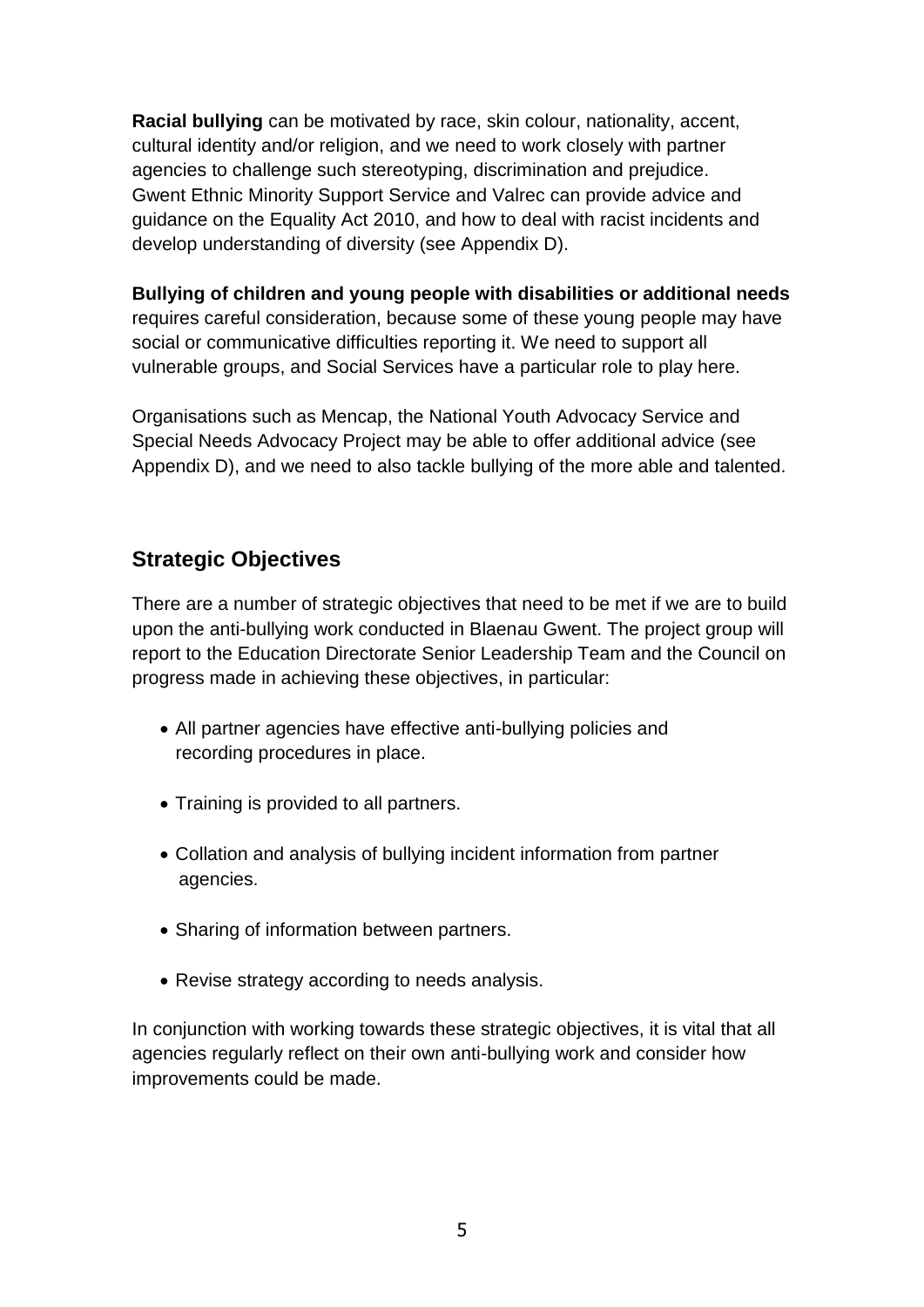#### **Core Strands**

Six core strands of work underpin Blaenau Gwent's Anti-Bullying Strategy:

- Policy and practice
- Awareness and communication
- Evidence-based initiatives
- Involving children and young people
- Positive partnerships
- Monitoring

Each of these will be summarised in turn, and key activities will be highlighted throughout. Ultimately, the Project Group will evaluate progress in achieving these key activities and the strategic objectives outlined.

#### **Strand 1: Policy and Practice**

To tackle bullying effectively, it is essential that we get policy and practice right. The Welsh Government Circular 23/2003, Respecting Others: Anti-Bullying Guidance provides school governors, headteachers, teachers and other staff with information on tackling bullying in schools and the steps that schools should take to support learners who report bullying outside of school.

The Government's Safeguarding Guidance Aug 2013 (draft) states that "All settings in which children are provided with services should have in place rigorously enforced anti-bullying strategies. Schools need to take an active approach to tackle all forms of bullying, and should be taking action to prevent bullying behaviour as well as responding to incidents when they occur."

Under the School Standards Framework Act 1998 (Section 61), headteachers have a legal obligation to ensure an anti-bullying policy is in place within their school. Each anti-bullying policy needs to be clear about what bullying is and how the school, youth or community setting intends to deal with it. Policies should extend to after school clubs and transport arrangements and protocol should also be in place for dealing with the most serious instances of bullying, such as when a child or young person threatens to commit suicide. All policies should be reviewed annually, and it is important that children, young people, staff and parents are involved in this process to develop a wholeschool/community approach.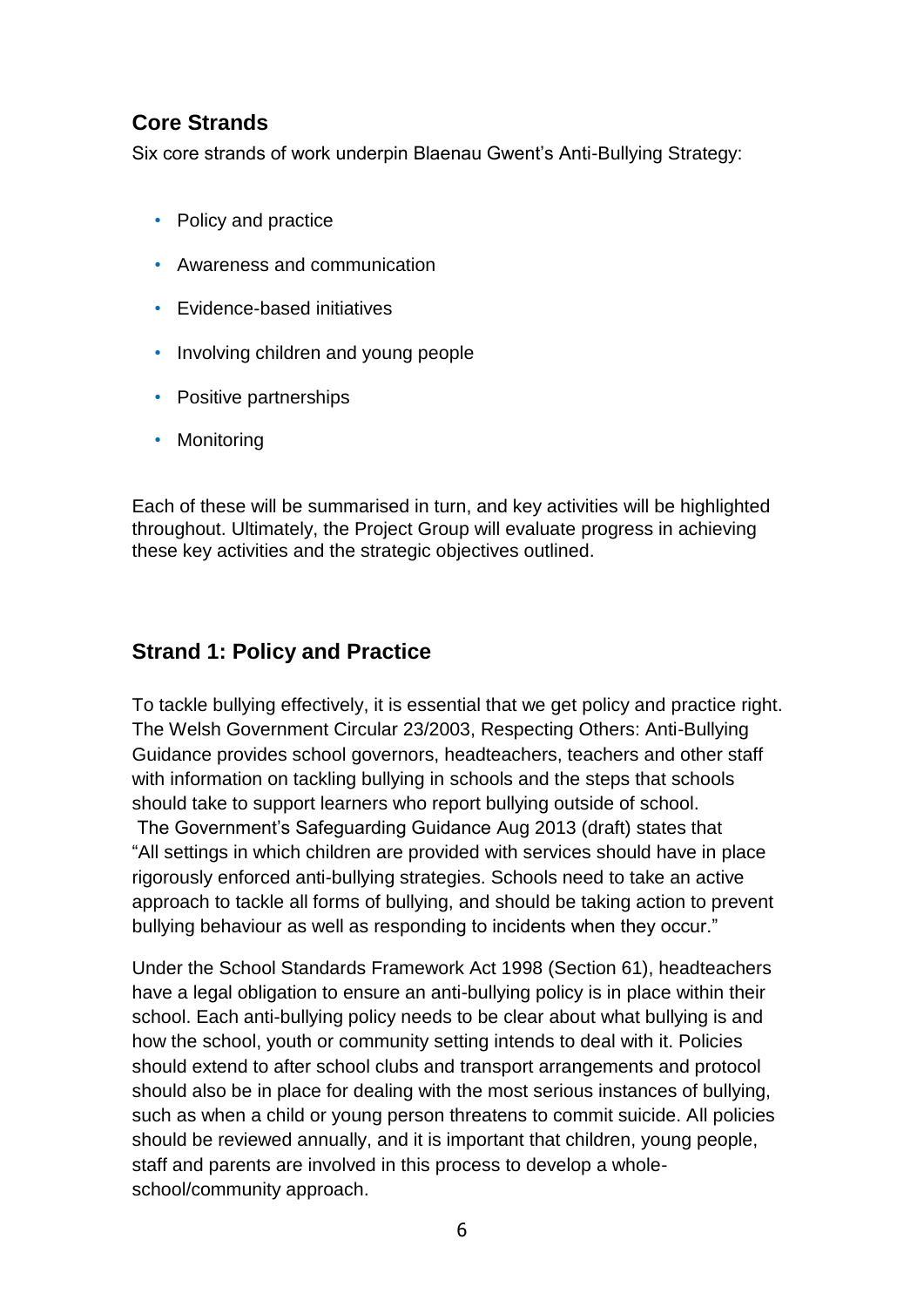A 'culture of telling' needs to be encouraged. Children and young people, parents and professionals need to feel confident that, if reported, bullying will be dealt with appropriately. All staff need to work from a shared understanding, and all incidents of bullying need to be dealt with fairly and consistently. A good working relationship between staff and parents can only improve the situation.

There is clear evidence that anti-bullying charters/agreements can be used effectively to promote positive participation, and all agencies are encouraged to use such tools to establish whole-school/community cohesion. A sample charter can be found in Appendix C, along with WAG policy development guidance.

#### **Key Activities**

- All school, youth and community settings need to develop, implement, monitor and review whole-school/community anti-bullying policies effectively.
- All agencies are encouraged to nominate an anti-bullying lead to oversee implementation of the Key Recommendations.
- All agencies are encouraged to monitor the effectiveness of their own policy.
- Blaenau Gwent will issue an Anti-bullying toolkit for settings to assist them in formulating policy and practice.

#### **Strand 2: Awareness and Communication**

All children, young people, parents and professionals need to have an understanding of what bullying is and why it happens. Events such as Anti-Bullying Week are important for raising awareness, but regular work throughout the year needs to be done to celebrate diversity and respect difference. A cross-curricular approach needs to be adopted in schools, and youth and community settings need to be creative and innovative in approaching this complex issue. Local media and the Blaenau Gwent County Borough Council website will be utilised to raise the profile of anti bullying practice across the borough.

Communication between agencies within and across authorities needs to develop further and it is proposed that the Anti-bullying Project Group evolves as a sub-group of Blaenau Gwent's Local Safeguarding Children Board. Current members of the multi-agency anti-bullying group can be found in the Positive Partnerships section.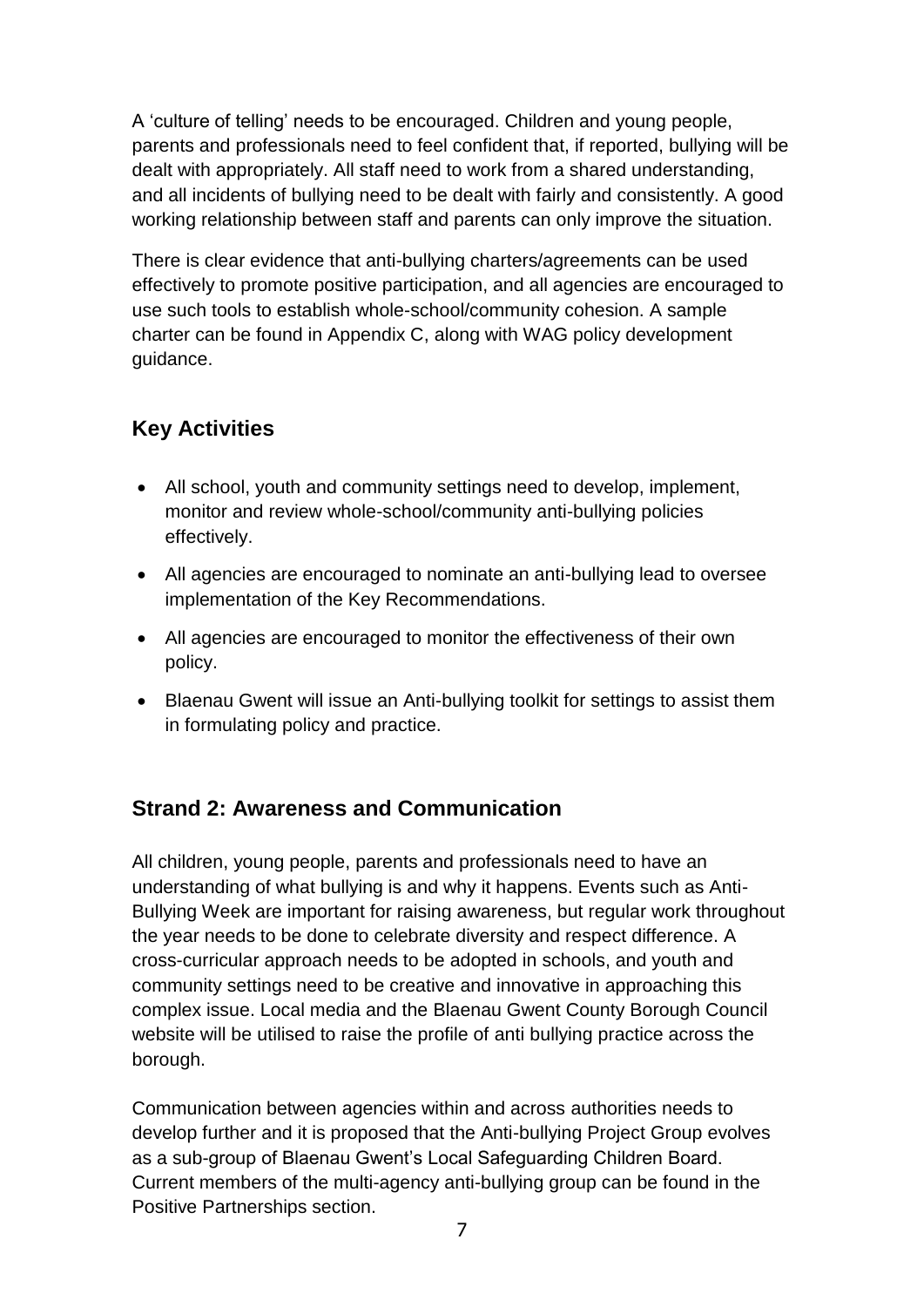#### **Key Activities**

- Raise the profile of anti bullying practice in school, youth and community settings.
- Work with parents/carers to raise awareness and understanding of issues surrounding bullying.
- Encourage full engagement and coordinate evidence-based activities for Anti-Bullying Week
- Establish a standing group to promote communication between agencies and monitor and evaluate progress of the strategy.

#### **Strand 3: Evidence-based Initiatives**

All work designed to prevent and challenge bullying needs to be informed by good practice, and all staff working with children and young people need to understand the underlying causes of bullying and have the ability to promote positive life and social skills. Research has identified a number of pro-active preventative and reactive initiatives that can be used effectively to combat bullying and promote positive peer relations. All children and young people should have access to a choice of methods for reporting incidents of bullying without feeling threatened (e.g., friendly teacher, peer supporter, worry box), and information on different reporting options should be promoted and made readily available.

Wherever possible, an anti-bullying message needs to be reinforced. Cooperative group work and circle time activities can be used from the early years onwards to promote positive peer relations, celebrate diversity and respect difference. School councils can play a crucial role in identifying work that needs to be done, and peer support schemes harbour an anti-bullying ethos, provide direct assistance for those who need it, and promote the development of social skills and confidence in those who participate.

If an individual is in need of more support, a circle of friends or support group can be set up. Direct mediation of the situation can be carried out by trained peers or adults, and restorative practice provides a well-established framework for repairing harm as far as possible. Assertiveness training can also be used to promote resilience, raise self-esteem and empower bystanders. As the evidence-base for school-based counselling develops, this will be kept under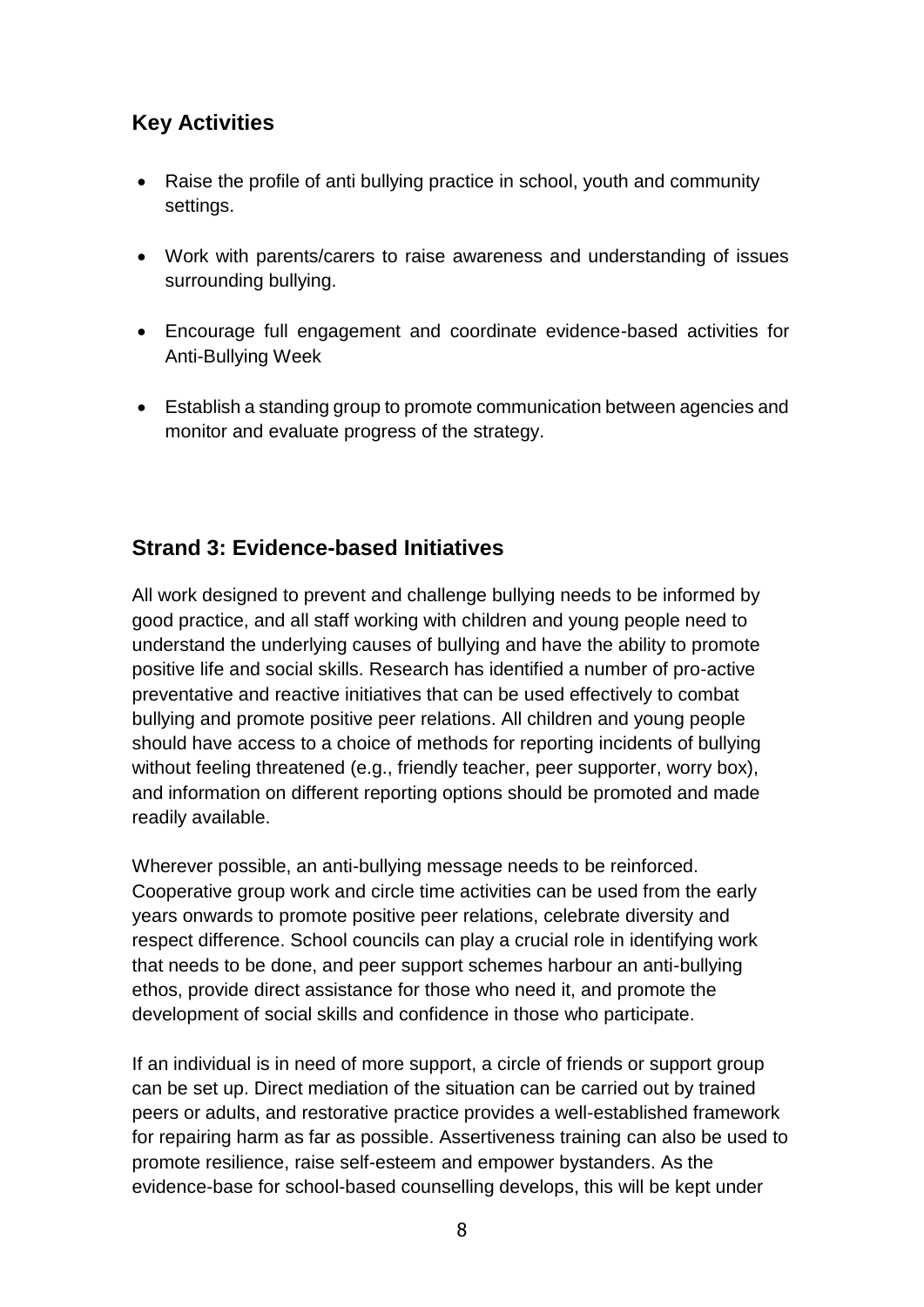review in order to share good practice and bridge the gap between research and practice.

#### **Key Activities**

- Identify resources to develop high quality evidence-based training entitlement for all settings.
- Develop and publicise signposting information to direct schools and other settings on how to access support.

#### **Strand 4: Involving Children and Young People**

It is our collective responsibility to ensure that all children and young people are given the opportunity and encouragement to speak out and have their voices heard on matters that directly affect them. This right is formerly recognised in Article 12 of the United Nations Convention of the Rights of the Child and the Welsh Government document Extending Entitlement.

This strategy was written in response to requests made by children and young people of Blaenau Gwent. Therefore, it is critical that our children and young people are provided with continuing opportunities to influence key decisions that will shape our anti-bullying work. It is recommended that children and young people are fully consulted in the drafting of this strategy and are engaged in further developments such as work on an anti-bullying website for Blaenau Gwent.

We need to give children and young people the opportunity to make a stand against bullying, and equip them with the skills needed to prevent it, deal with it and help others. Schools and other youth and community settings are encouraged to involve children and young people as far as possible in developing and reviewing anti-bullying policies. Bullying is a complex ever changing issue, and children and young people will have many of the answers. They can tell us what the most important issues are, and provide some insight into how best to solve them.

#### **Key Activities**

• Invite representative Blaenau Gwent Grand School Council members to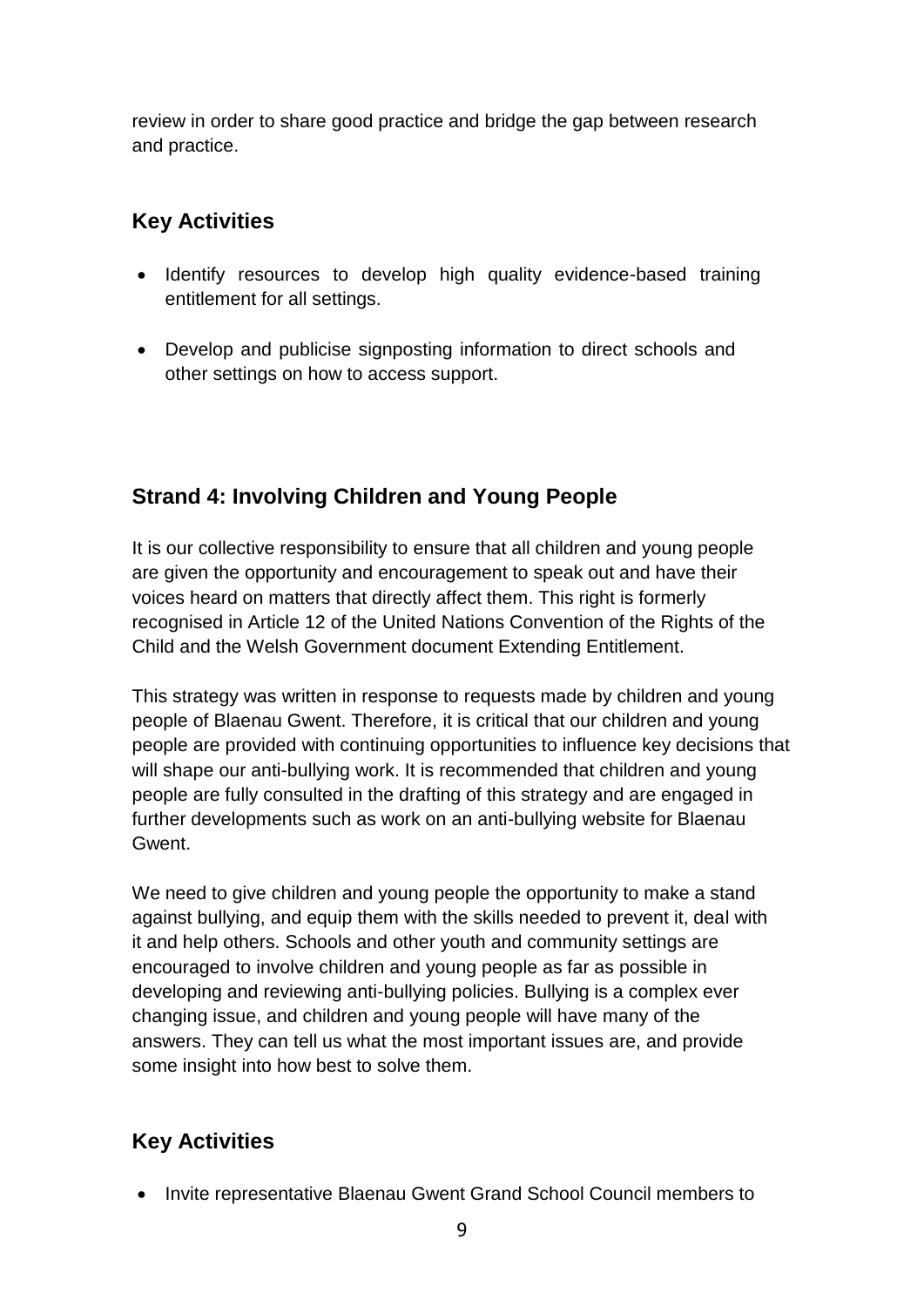contribute to the anti-bullying standing group.

- Identify resources to host a children and young person's anti-bullying conference on an annual basis.
- Further develop the role of Young Ambassadors in assessing schools for the Anti Bullying Kite Mark

#### **Strand 5: Positive Partnerships**

Without partnership working, we will not be able to deliver a consistent antibullying approach in Blaenau Gwent. In particular, the following services will be instrumental in the future development of the strategy:

**Schools** Education Directorate Services Local Health Board: Primary Mental Health Team National Youth Advocacy Service (NYAS) Communities First Children and Family Services: Strategic Partnership Officer Youth Offending Service Gwent Police: Community Safety Partnership Local Service Board Gwent Ethnic Minority Support Service Corporate Equalities Officer

More work is required to ensure parents and families understand the complex nature of bullying and how best to prevent it, deal with it and support those affected by it. All anti-bullying policies should be made available to parents/carers, because trusting communicative relationships are essential if families are to work together with school, youth and community settings. Governors also have an important role to play in informing school policy and ensuring effective implementation (see Appendix E for a useful guide).

It is critical that a 'joined-up' approach continues to develop, and formalising an anti-bullying standing sub-group within Blaenau Gwent's Local Safeguarding Children Board will support this. The current audit of anti-bullying services also needs to be updated and publicised across the borough.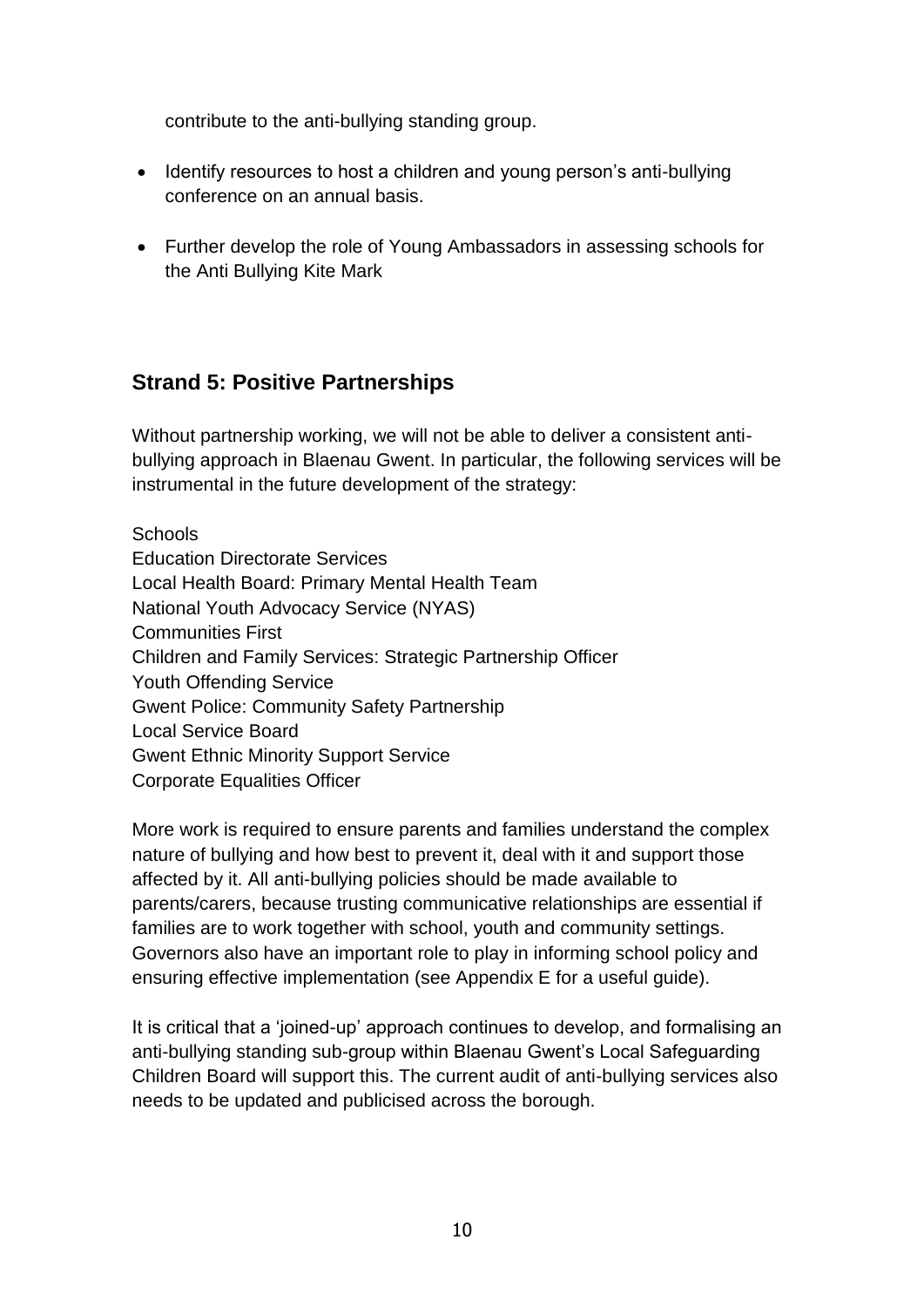#### **Key Activities:**

- Develop a multi-agency standing group to oversee all anti-bullying work and evaluate progress.
- Communicate key developments and encourage collaborative working between partners via the standing group.
- Evaluate and respond to the training needs of professionals and provide support/guidance to parents and carers.

#### **Strand 6: Monitoring**

Although recent audits have identified bullying as a key issue faced by children and young people in Blaenau Gwent (Appendix A), we have few baseline measures or statistics to guide our work. Gathering accurate information on the prevalence of different types of bullying is therefore a key priority within this strategy.

All children's services have a duty of care, under the Children Act 2004 (Section 11), to safeguard and promote the welfare of children. It is therefore critical that school, youth and community settings record all instances of bullying, along with actions undertaken and outcomes. Every setting is responsible for recording, reporting and acting upon incidents of bullying that occur in their care and bullying in the community needs to be reported to Gwent Police and/or the Community Safety Partnership. Agencies that are aware of bullying occurring in settings other than their own should ensure those in charge are aware of the situation. A suggested recording protocol for schools and youth settings can be found in Appendix D, and further details of reporting arrangements can be found in the Key Recommendations. Every alleged incident needs to be recorded, and if confirmed, logged accordingly. Schools will report confirmed incidents of bullying via SIMS. Other youth settings may use the annual summation forms to collate the confirmed information and report it to their appropriate line manager. All agencies are encouraged to monitor their own progress in combating bullying and share this with the Local Service Board so that relevant resources can be targeted where needed most.

The benefit of collating borough-wide information year on year will be evidenced in the ability to:

• analyse information to provide audits and target resources appropriately;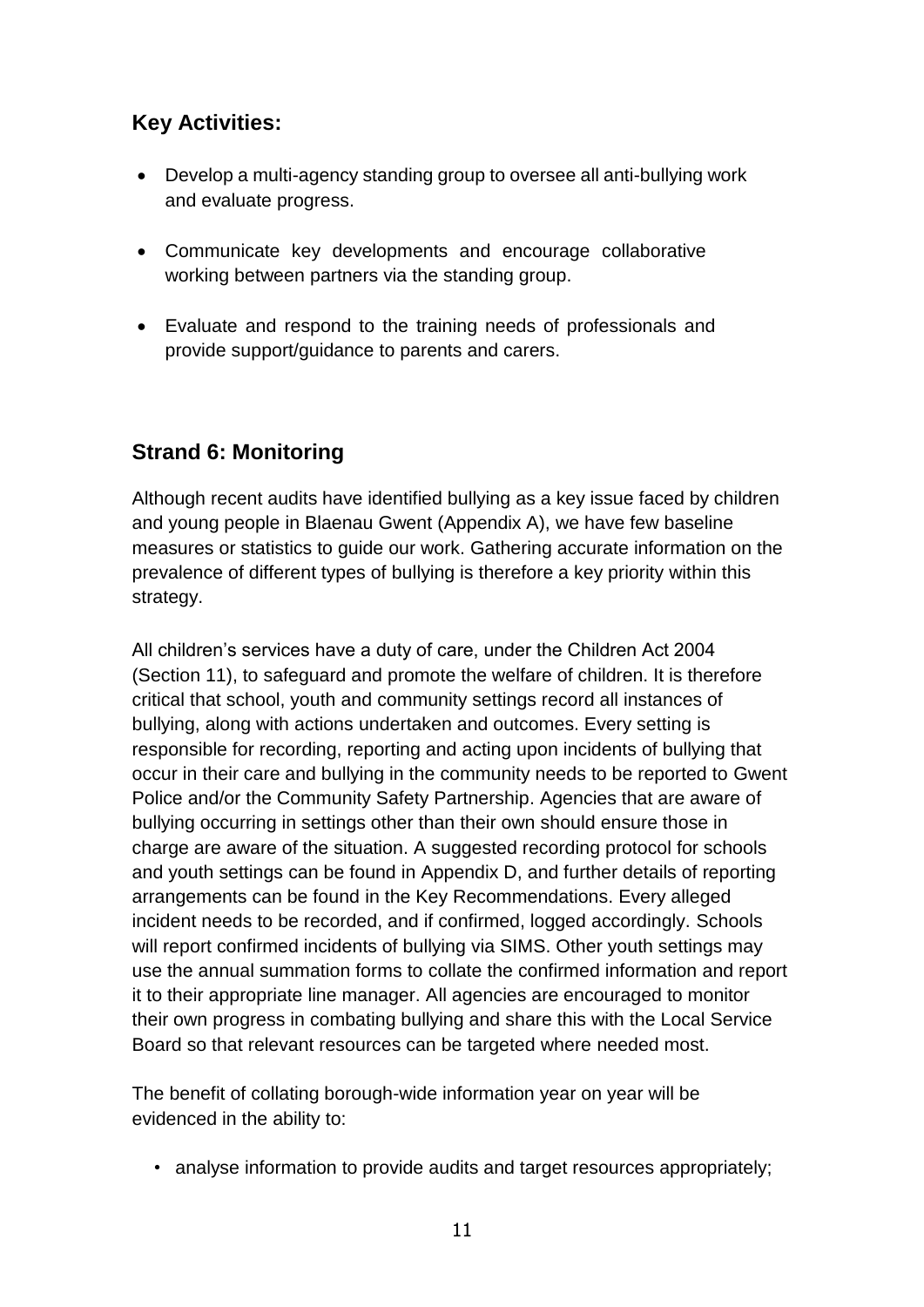- monitor the effectiveness of individual policies;
- evaluate the effectiveness and impact of the Anti-Bullying Strategy.

Schools should be reporting to governors termly, and the Project Group will report to the Blaenau Gwent Association of Schools Governors and Council annually. It should be noted that reported rates of bullying may increase initially as a result of awareness raised by this strategy.

#### **Key Activities**

- Provide key stakeholders with clear, simple and consistent protocol for recording and reporting instances of bullying, reinforced by the inclusion of reporting arrangements in the kite mark award.
- Assess levels and types of bullying in school, youth and community settings and compare with current statistics.
- Use this data along with information gleaned from training evaluation and consultation with children and young people as performance indicators.
- Work with all partners to develop protocol for sharing information regarding bullying.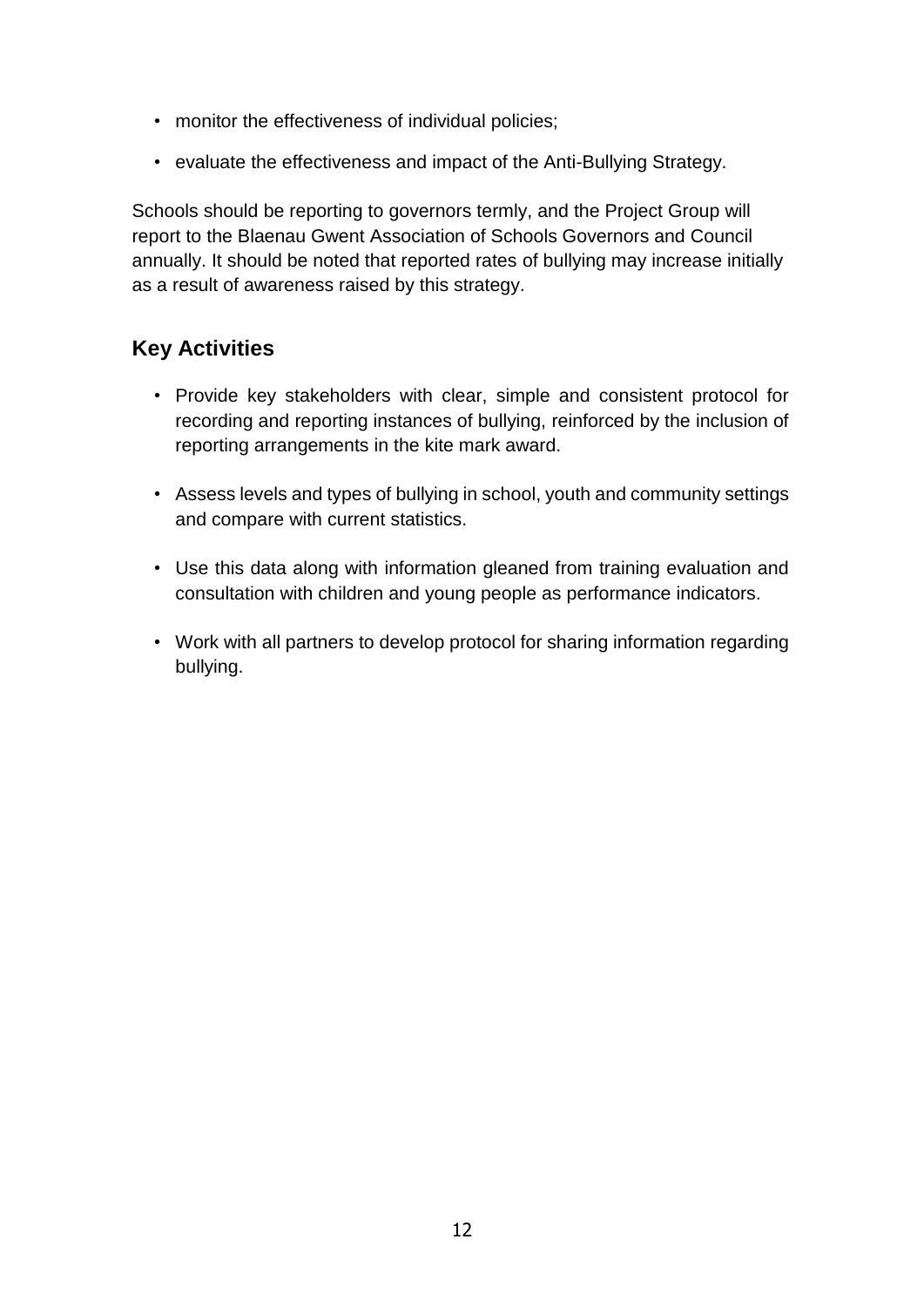#### **Key Recommendations: A Shared Approach**

Because bullying often persists across a variety of settings, a number of broad recommendations are required to establish a 'shared approach'. All partner agencies (see Appendix B) are encouraged to:

- 1. nominate an anti-bullying lead to help settings implement the above recommendations and, if possible, act as a first point of contact for other professionals in partner agencies;
- 2. develop, implement, monitor, revise and publicise an anti-bullying policy in line with the WG guidance provided in Appendix D;
- 3. work on prevention and intervention activities throughout the year and organise events for Anti-Bullying Week (usually end of November);
- 4. adopt the components of the Blaenau Gwent definition of bullying and recording protocol as a basis for good practice (see Appendix D). these components are defined within the BG Anti-bullying toolkit;
- 5. share incident information with the appropriate department (e.g. schools would report to Inclusion team) so that the anti-bullying work conducted across Blaenau Gwent can be evaluated, co-ordinated and improved. All settings are also encouraged to use incident information to evaluate their own policy and target resources where needed most. A precise information sharing protocol will need to be developed for this in the future.
- 6. share confirmed bullying incident information when appropriate with the Community Safety Partnership, who will determine (with consent from the young person who has experienced the bullying) what course of action, if any, is required;
- 7. make use of training provided to ensure that all settings are able to implement the above recommendations and develop effective evidencebased anti-bullying strategies;
- 8. undertake internal audits of staff, children, young person and parent/carer perceptions of bullying. Both the 'life in schools' questionnaire and the Anti-Bullying Alliance audit toolkit can be used for this purpose (see Appendix E for details).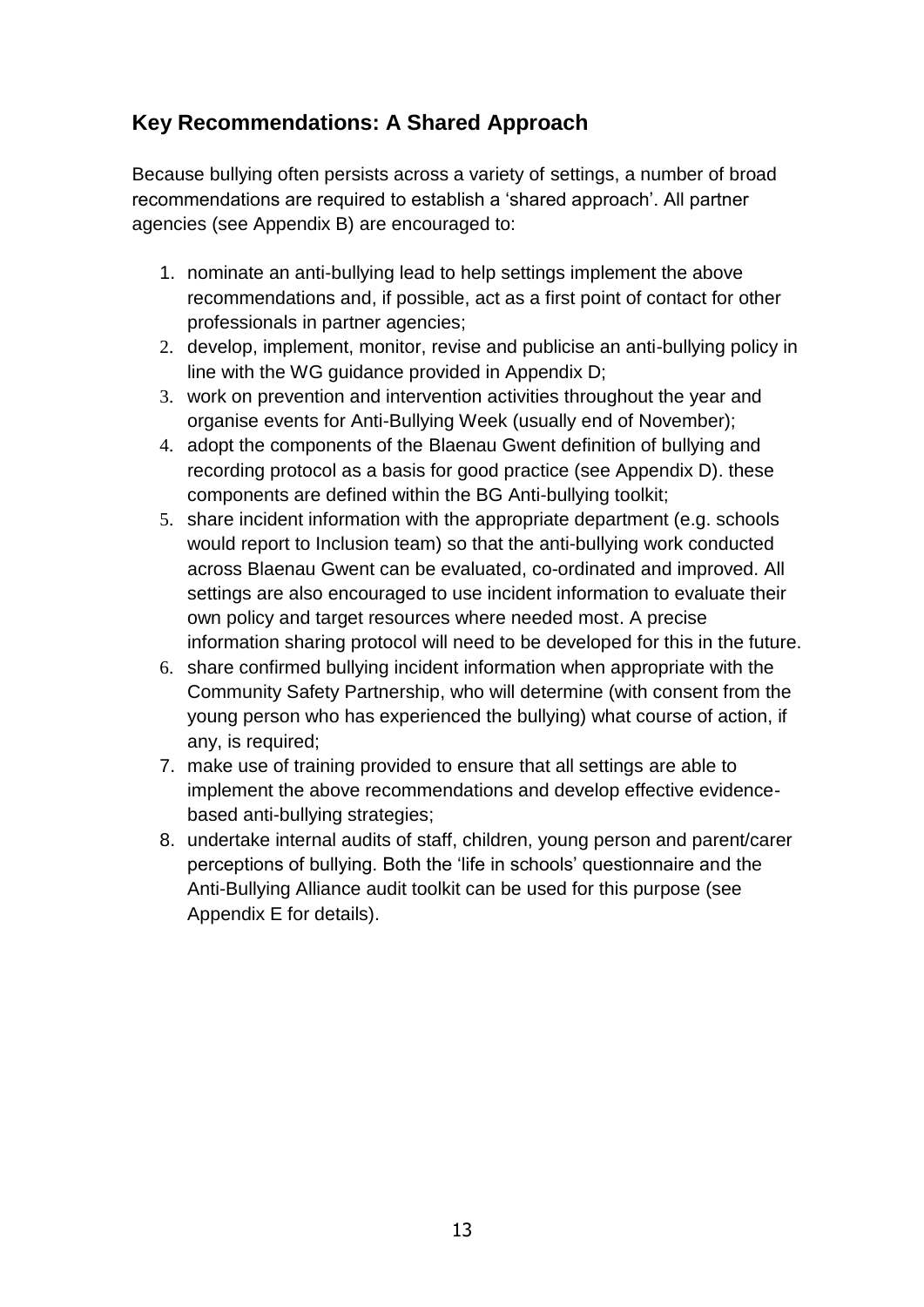#### **APPENDICES**

| Appendix A | <b>Bullying Audit</b>                                            |
|------------|------------------------------------------------------------------|
| Appendix B | Links                                                            |
| Appendix C | Policy Guidelines, Sample Charter and<br><b>Recording Sheets</b> |
| Appendix D | Resources and Contacts                                           |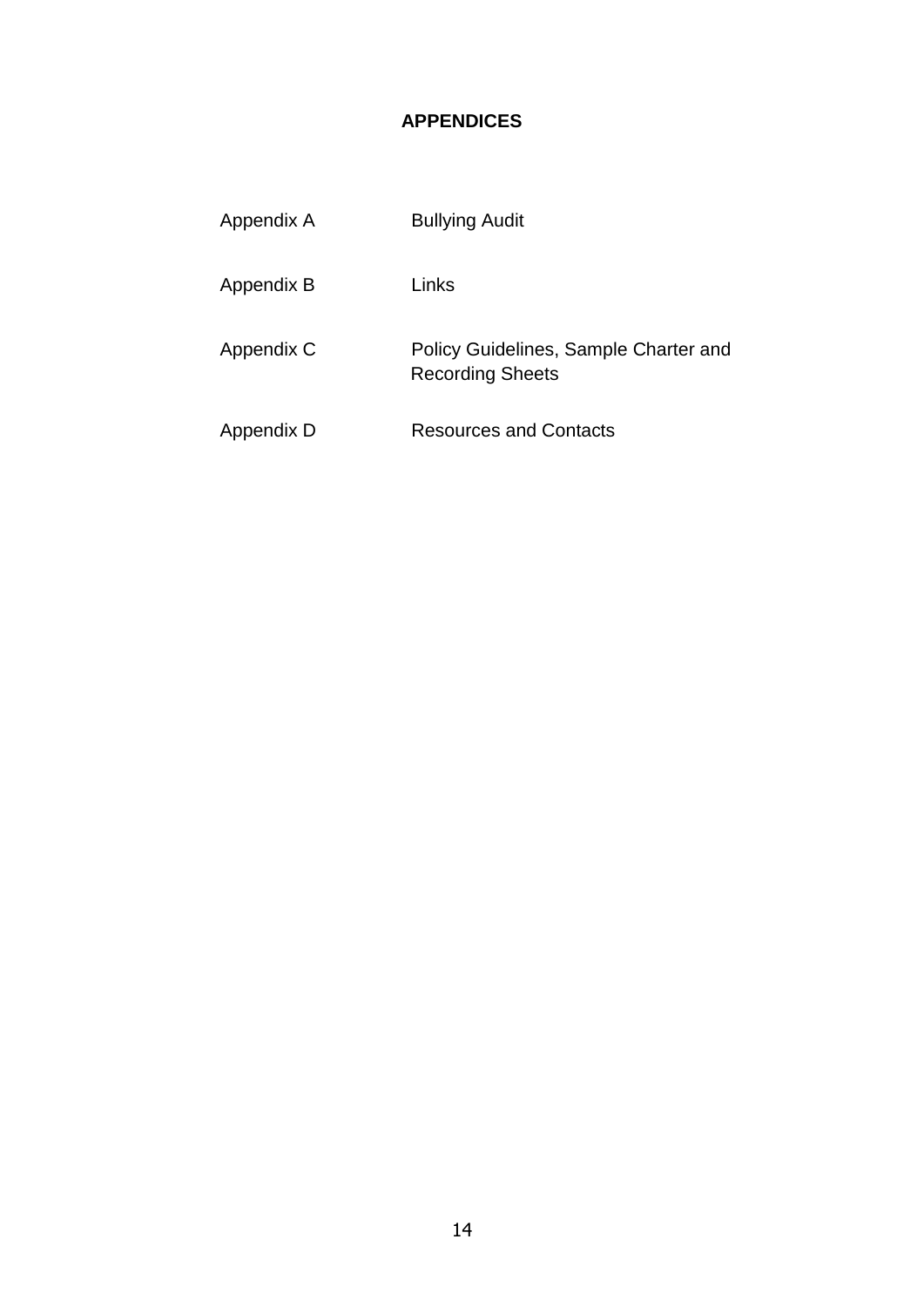#### **APPENDIX A**

#### **Bullying Audit**

In 2010, 135 young people attended an Anti-bullying conference event. The event took place during half term in Ebbw Vale leisure centre.

Young people facilitated the event from training they received from Communities First and 'Funky dragon'. 94 questionnaires were completed.



Fig. 1 demonstrates whether young people thought they had been bullied.



**Fig 2**.

Fig 2. shows the responses to the question 'have you ever been a bully?'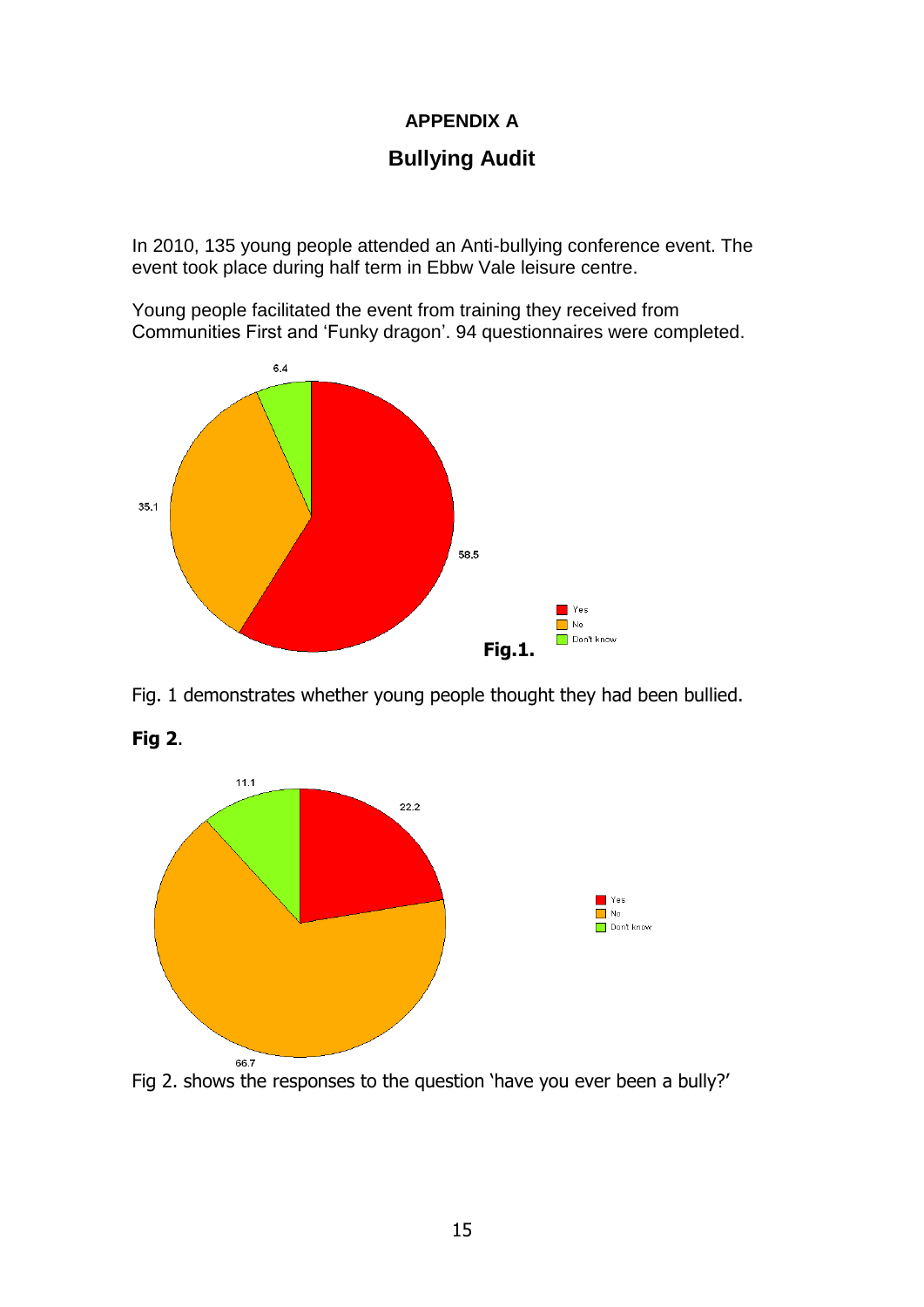

**Fig.3.** demonstrates the types of bullying young people have experienced



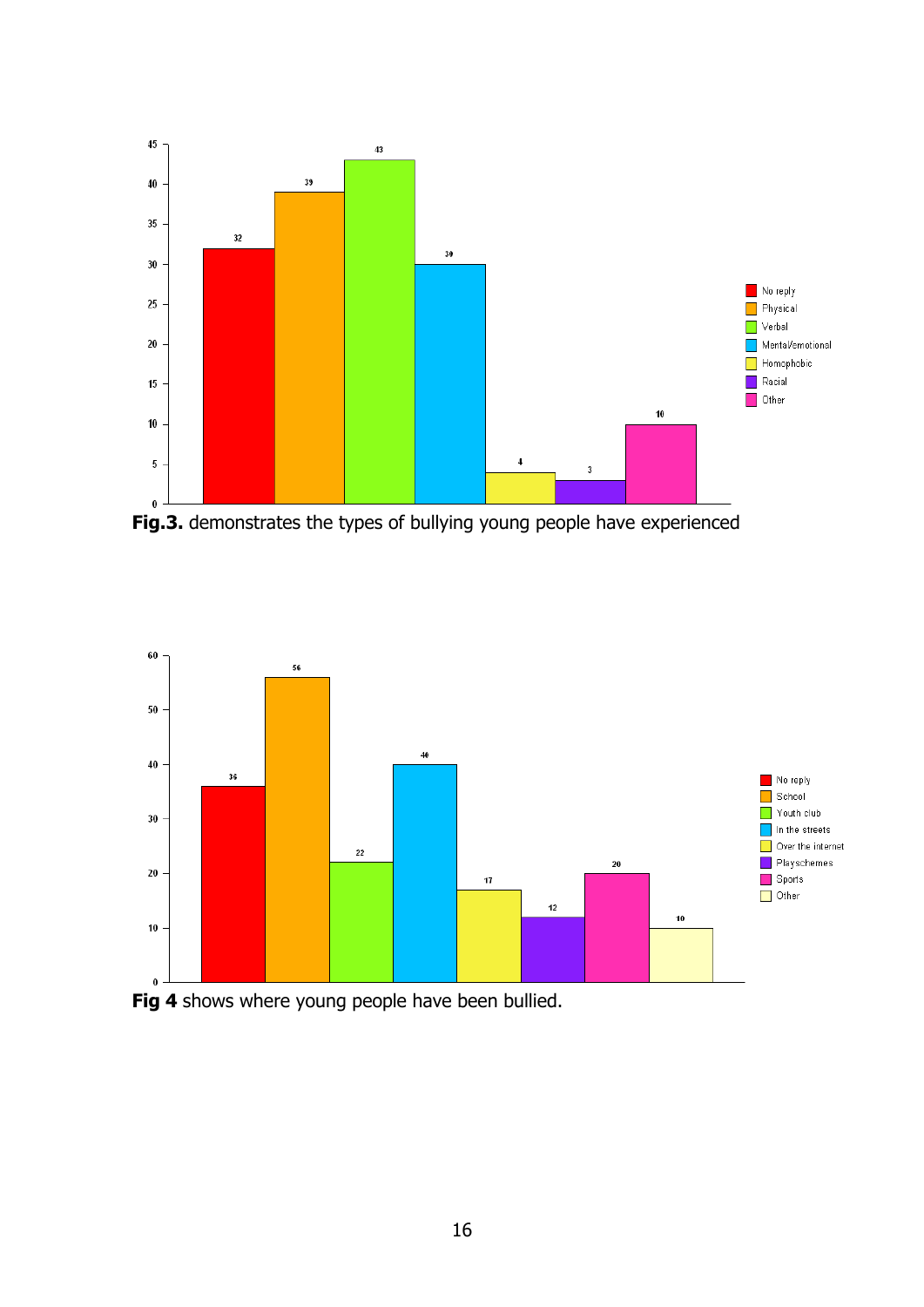

Fig 5 shows who young people would turn to if they, or they knew someone else was being bullied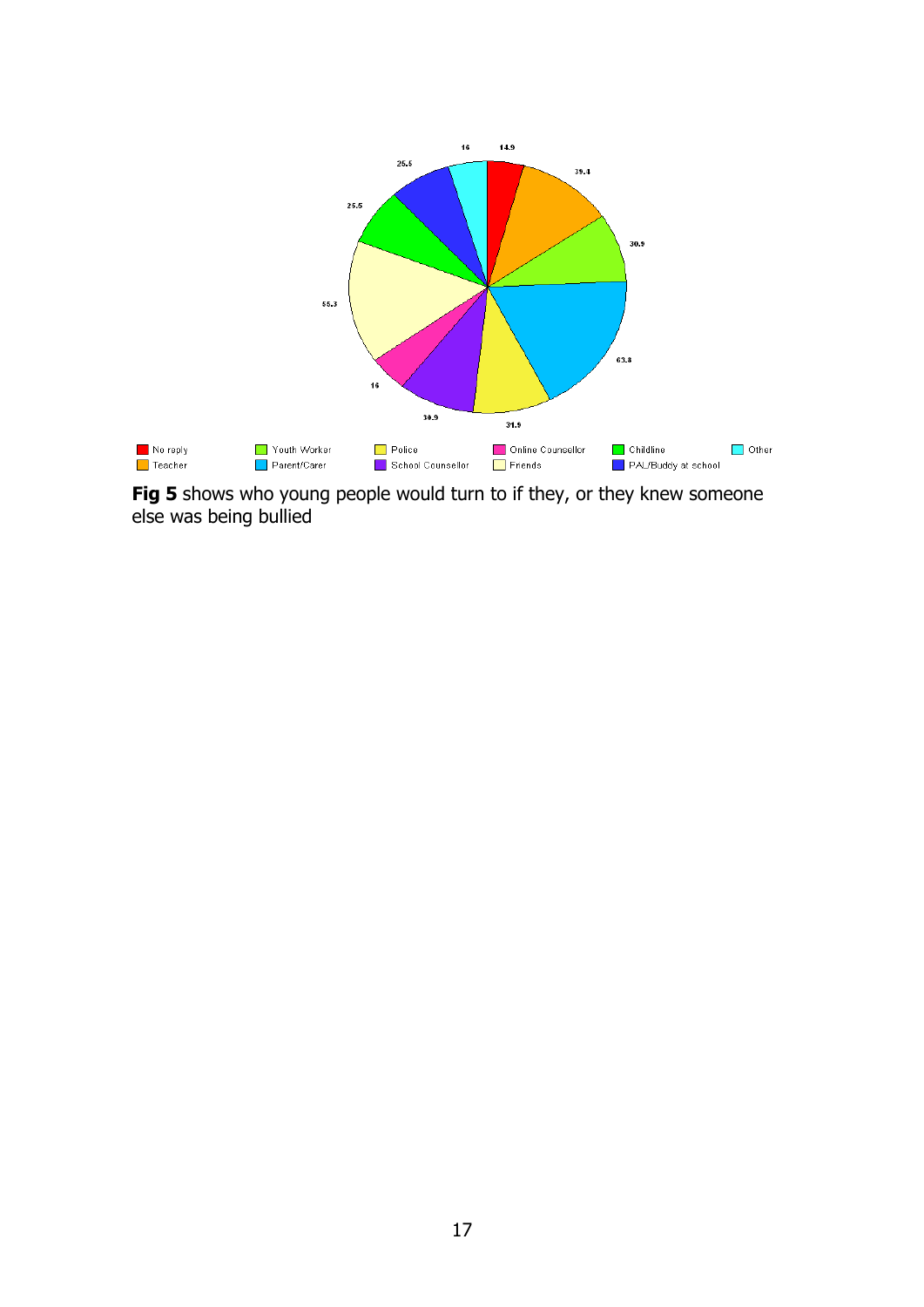#### **APPENDIX B**

#### **Links**

This Anti Bullying Strategy links appropriately with other current LA plans including:

Self Evaluation Report Corporate Improvement Plan Single Integrated Plan

Links with other local documents include:

Local Safeguarding Children Strategy Community Safety Strategy Strategic Equalities Plan Special Educational Needs Policy and Practice Inclusion Strategy Engagement Strategy Local Service Board Strategy School Beat Policy

Links with national and international documents include:

UN Convention of the Rights of the Child 1992 www.cirp.org/library/ethics/UNconvention

Education Act 1996 www.opsi.go.uk/acts/acts1996

School Standards and Framework Act 1998 www.opsi.go.uk/acts/acts1998

Human Rights Act 1998 www.opsi.go.uk/acts/acts1998

Race Relations (Amendment) Act 2000 www.opsi.go.uk/acts/acts2000

Welsh Assembly Government: Extending Entitlement 2000 www.wales.gov.uk/topics/educationandskills

Welsh Assembly Government: Respecting Others 2011 www.wales.gov.uk/topics/educationandskills

Safeguarding Children: Working Together Under the Children Act 2004 www.wales,gov.uk/topics/childrenyoungpeople/publications/guidance

Welsh Assembly Government: Rights to Action 2004 www.wales.gov.uk/topics/childrenyoungpeople/publications

Estyn: Tackling Bullying in Schools 2006 www.estyn.gov.uk/publications

Education and Inspections Act 2006 www.opsi.go.uk/acts/acts2006

Equality Act 2010 <http://www.legislation.gov.uk/ukpga/2010/15/contents>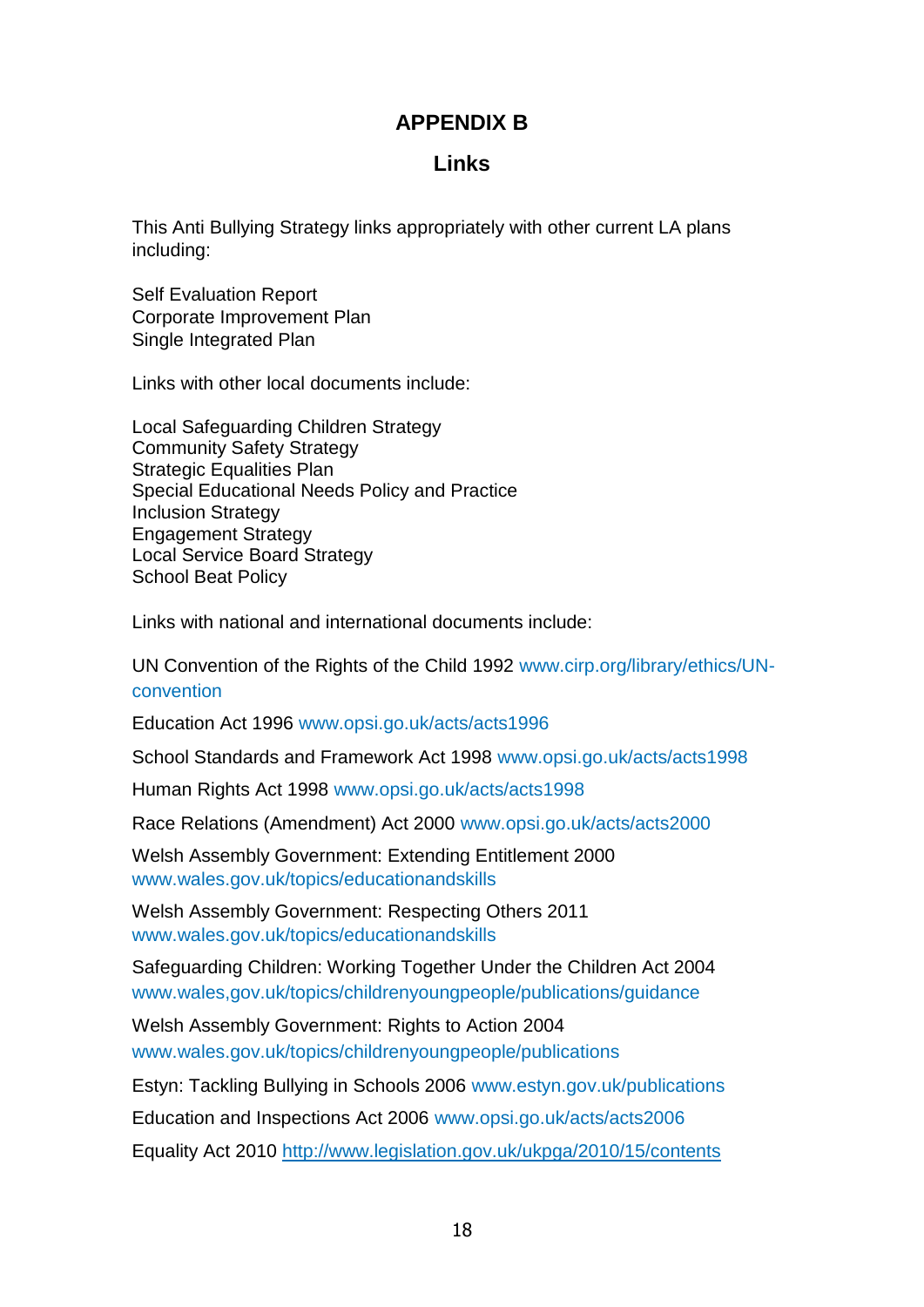#### **APPENDIX C**

#### **Policy Guidelines, Sample Charter and Recording Sheets**

The following policy guidelines have been adapted from the self-assessment toolkit currently being piloted in schools by Welsh Assembly Government. Small changes have been made to the text to ensure it is applicable to other youth and community settings, and it should be used with reference to the Welsh Assembly Government Circular 050/2011 Respecting Others: Anti-bullying Guidance.

| <b>Consultation</b>                                                                                                       | $\mathbf{v}$ |
|---------------------------------------------------------------------------------------------------------------------------|--------------|
| Has the school consulted widely in developing its policy?                                                                 |              |
| Have a variety of methods of consultation been used?                                                                      |              |
| Are interested groups being consulted at all stages of developing,<br>implementing, monitoring and evaluating the policy? |              |

| Definition of bullying                                             |  |
|--------------------------------------------------------------------|--|
| Does the policy define what the school considers 'bullying' to be? |  |
| Is this definition of bullying clear and age-appropriate?          |  |

| Ability to identify behaviour as bullying                                                                                                                                                                          |  |
|--------------------------------------------------------------------------------------------------------------------------------------------------------------------------------------------------------------------|--|
| Does the policy identify types of bullying behaviour, including the use<br>of modern technologies as a tool for bullying?                                                                                          |  |
| Does the policy identify important categories of bullying, for example<br>bullying on the basis of race, gender, sexual orientation, Special<br>Educational Needs or disabilities and long-term health conditions? |  |

| <b>Strategies for the school</b>                                                                        |  |
|---------------------------------------------------------------------------------------------------------|--|
| Does the policy deal with bullying as a whole-school issue?                                             |  |
| Does the policy identify a range of strategies the school can use to<br>reduce bullying?                |  |
| Does the policy consider all the opportunities where bullying can be<br>tackled through the curriculum? |  |
| Does the policy lay out an effective system for keeping records of<br>bullying incidents?               |  |

| <b>Strategies for parents</b>                                                                      |  |
|----------------------------------------------------------------------------------------------------|--|
| Have parents/carers been consulted on the development of the<br>school's anti-bullying strategies? |  |
| Does the policy set out clear guidelines for parents wishing to<br>complain about bullying?        |  |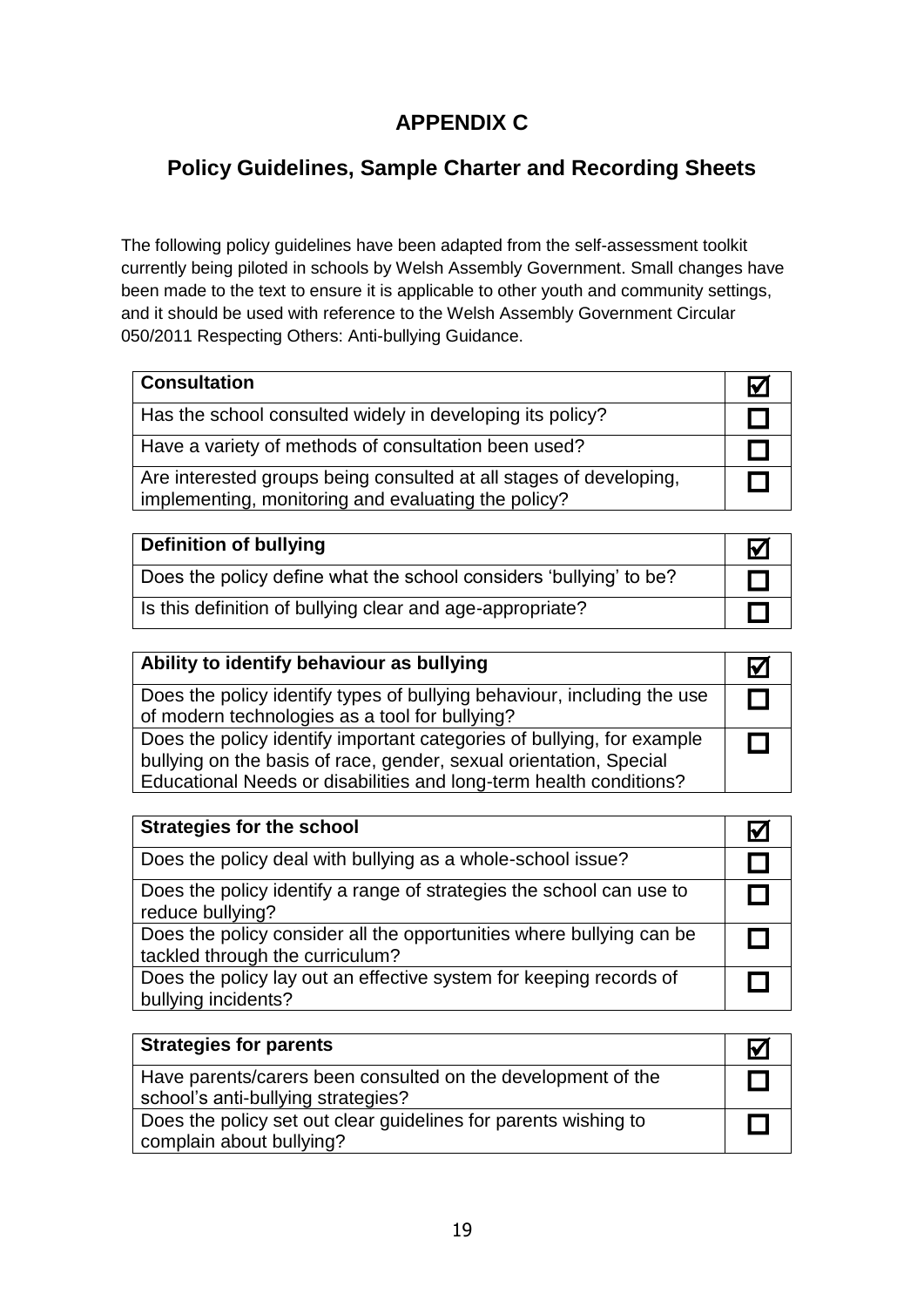| <b>Strategies for pupils</b>                                                                                                                   |  |
|------------------------------------------------------------------------------------------------------------------------------------------------|--|
| Does the policy lay out clear, age-appropriate guidelines for pupils<br>wishing to complain about bullying?                                    |  |
| Does the policy ensure that all children and young people are aware<br>of the support available to those who have been bullied?                |  |
| Does the policy ensure that all children and young people are aware<br>of the disciplinary processes for those involved in bullying incidents? |  |

| <b>Procedures</b>                                                                                                                |  |
|----------------------------------------------------------------------------------------------------------------------------------|--|
| Are these clear procedures for reporting and dealing with incidents of<br>bullying for pupil, parents, teachers and other staff? |  |
| Are there clear guidelines on how new pupils/staff are inducted into<br>the school's anti-bullying policy?                       |  |
| Are there clear processes for keeping the policy under continuous<br>monitoring?                                                 |  |

| Timetable for development and review                                           | ŀ۷ |
|--------------------------------------------------------------------------------|----|
| Does the policy include a checklist of by when things should have<br>happened? |    |
| Does the policy lay out dates for regular reviews of the policy?               |    |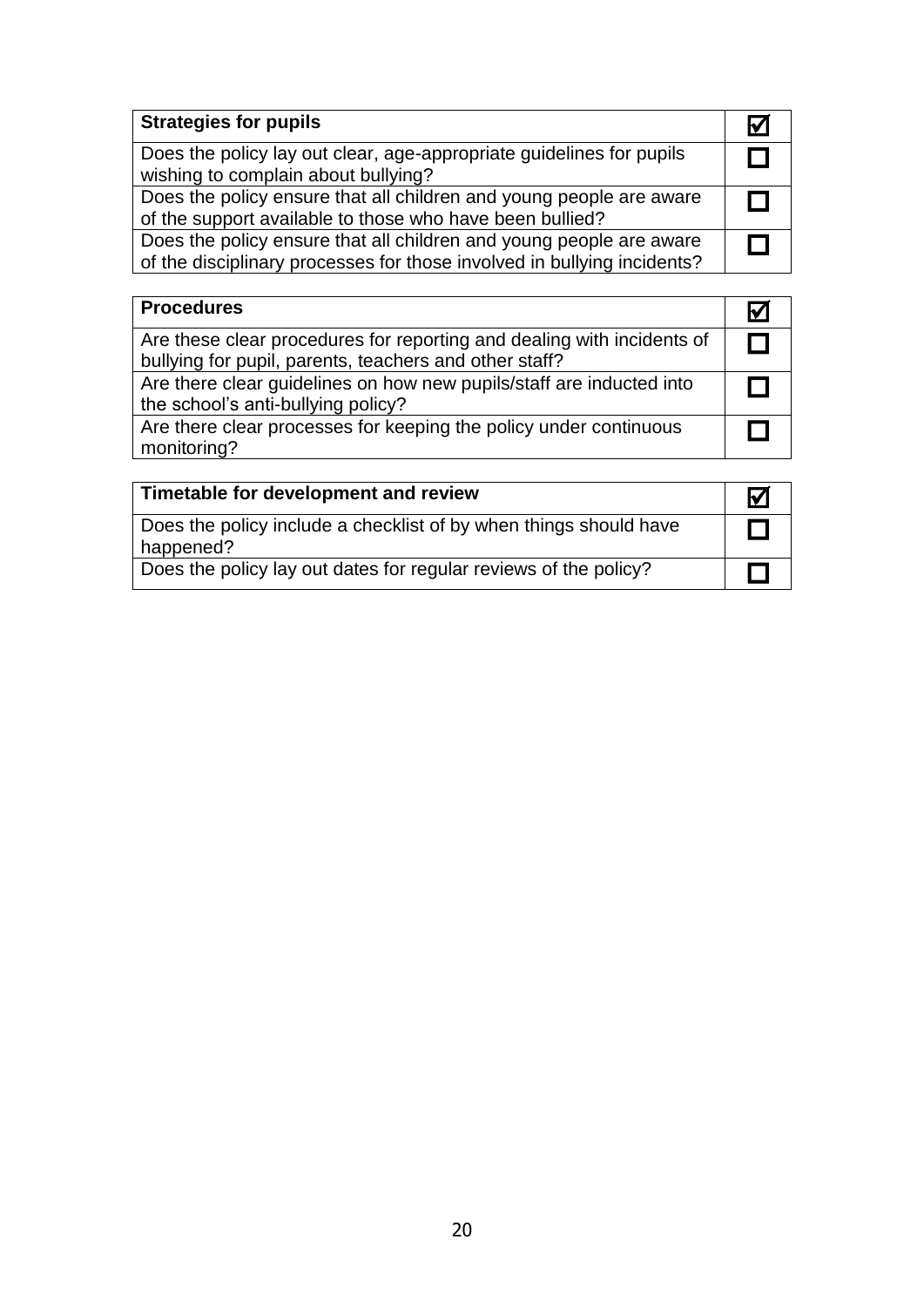# Anti-Bullying Charter

In our community, we will:

- Work together to prevent bullying; ٦
- Celebrate diversity; ۰
- Respect difference; ÷
- Be friendly to one another; ٦
- Always report bullying; ÷
- Deal with bullying seriously; ٦
- Accept others, regardless of appearance, race, ability, culture, sexuality, gender or circumstance.

Signature:  $\Box$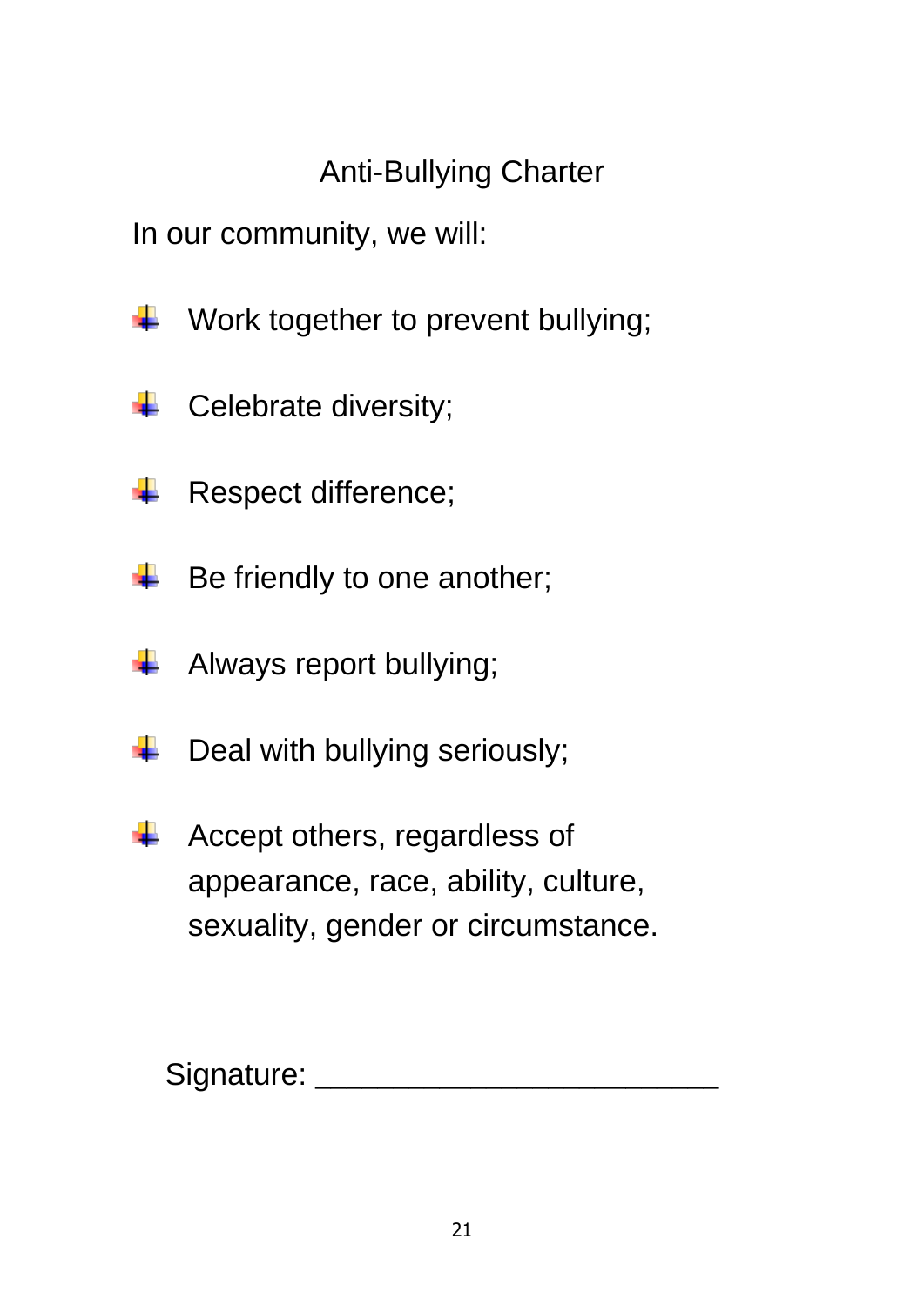### Blaenau Gwent Alleged Bullying Incident Log

|                                                                                       | Name(s), Age, Gender |       |            |  | Setting      |  |  |
|---------------------------------------------------------------------------------------|----------------------|-------|------------|--|--------------|--|--|
| Child(s) alleged to be                                                                |                      |       |            |  |              |  |  |
| experiencing bullying                                                                 |                      |       |            |  |              |  |  |
| behaviour                                                                             |                      |       |            |  |              |  |  |
| Child(s) alleged to be                                                                |                      |       |            |  |              |  |  |
| engaging in bullying                                                                  |                      |       |            |  |              |  |  |
| behaviour                                                                             |                      |       |            |  |              |  |  |
| Reported by:                                                                          |                      | Date: |            |  |              |  |  |
| Investigation by:                                                                     | Date:                |       |            |  |              |  |  |
| Account of individual(s) alleged to be experiencing bullying behaviour: (use separate |                      |       |            |  |              |  |  |
| sheet if required)                                                                    |                      |       |            |  |              |  |  |
|                                                                                       |                      |       |            |  |              |  |  |
|                                                                                       |                      |       |            |  |              |  |  |
|                                                                                       |                      |       |            |  |              |  |  |
|                                                                                       |                      |       |            |  |              |  |  |
|                                                                                       |                      |       |            |  |              |  |  |
|                                                                                       |                      |       |            |  |              |  |  |
| Looked After Child? Yes / No                                                          |                      |       | Ethnicity: |  |              |  |  |
| Account of individual(s) alleged to be engaging in bullying behaviour: (use           |                      |       |            |  |              |  |  |
| separate sheet if required)                                                           |                      |       |            |  |              |  |  |
|                                                                                       |                      |       |            |  |              |  |  |
|                                                                                       |                      |       |            |  |              |  |  |
|                                                                                       |                      |       |            |  |              |  |  |
|                                                                                       |                      |       |            |  |              |  |  |
|                                                                                       |                      |       |            |  |              |  |  |
| Looked After Child?<br>Ethnicity:<br>Yes / No                                         |                      |       |            |  |              |  |  |
| Action: (use separate sheet if required)                                              |                      |       |            |  |              |  |  |
|                                                                                       |                      |       |            |  |              |  |  |
|                                                                                       |                      |       |            |  |              |  |  |
|                                                                                       |                      |       |            |  |              |  |  |
| Review/monitoring date:                                                               |                      |       |            |  |              |  |  |
| Was alleged bullying confirmed?                                                       |                      | Yes   | <b>No</b>  |  | Insufficient |  |  |
|                                                                                       |                      |       |            |  | evidence to  |  |  |
|                                                                                       |                      |       |            |  | decide       |  |  |
| Was the matter resolved?                                                              | Yes / No             |       |            |  |              |  |  |
| Details:                                                                              |                      |       |            |  |              |  |  |
|                                                                                       |                      |       |            |  |              |  |  |
|                                                                                       |                      |       |            |  |              |  |  |
| Future action : (if appropriate)                                                      |                      |       |            |  |              |  |  |

\* Blaenau Gwent Confirmed Bullying Incidents should be logged and then reported to the LA via SIMS (for schools only)

*"Bullying behaviour involves an imbalance of power where a person or group of people repeatedly and intentionally cause emotional or physical harm to another person or group of people. Isolated instances of hurtful behaviour, teasing or arguments between individuals of equal power should not be seen as bullying."*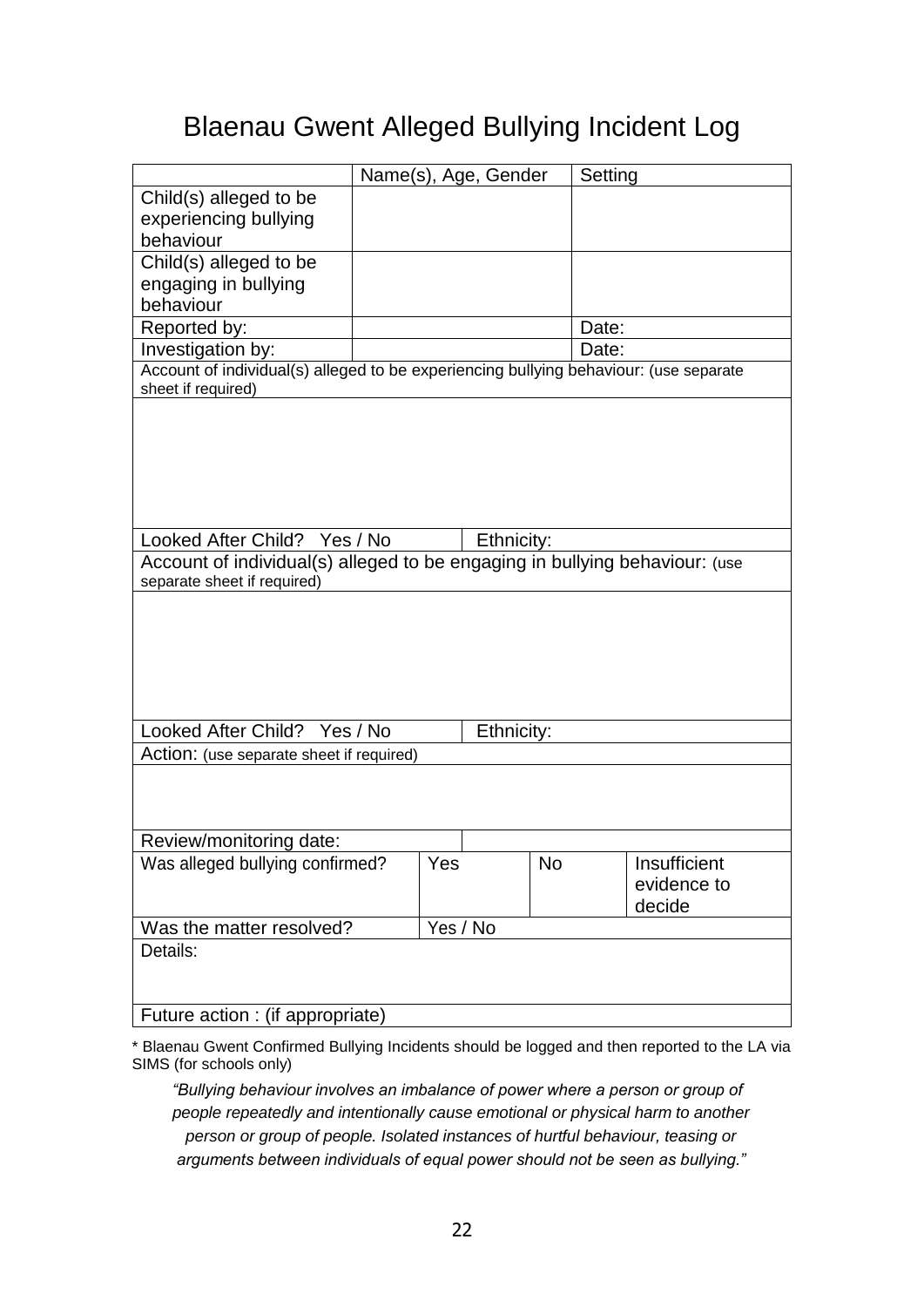# Annual Bullying Incident Summary

Name of organisation/team:

(Note schools' data will be gathered via SIMS reports)

Name of person collating information:

|                                    | September∕<br><b>December</b> |        | January/<br>April |        | May/<br>August |        | Total |        |
|------------------------------------|-------------------------------|--------|-------------------|--------|----------------|--------|-------|--------|
|                                    | Male                          | Female | Male              | Female | Male           | Female | Male  | Female |
| Total number of bullying incidents |                               |        |                   |        |                |        |       |        |
| Physical                           |                               |        |                   |        |                |        |       |        |
| Verbal                             |                               |        |                   |        |                |        |       |        |
| Indirect                           |                               |        |                   |        |                |        |       |        |
| Cyber                              |                               |        |                   |        |                |        |       |        |
| <b>Racial</b>                      |                               |        |                   |        |                |        |       |        |
| Homophobic                         |                               |        |                   |        |                |        |       |        |
| <b>Sexual</b>                      |                               |        |                   |        |                |        |       |        |
| <b>Based on gender</b>             |                               |        |                   |        |                |        |       |        |
| <b>Based on appearance</b>         |                               |        |                   |        |                |        |       |        |
| <b>Based on disability</b>         |                               |        |                   |        |                |        |       |        |
| <b>Based on ability</b>            |                               |        |                   |        |                |        |       |        |
| <b>Looked After Child</b>          |                               |        |                   |        |                |        |       |        |
| <b>Other</b>                       |                               |        |                   |        |                |        |       |        |

| Total number<br>engaging in<br>bullying behaviour | <b>Male</b> |  |  |
|---------------------------------------------------|-------------|--|--|
|                                                   | Female      |  |  |
|                                                   |             |  |  |
| Total number                                      |             |  |  |
| experiencing<br>bullying behaviour                |             |  |  |